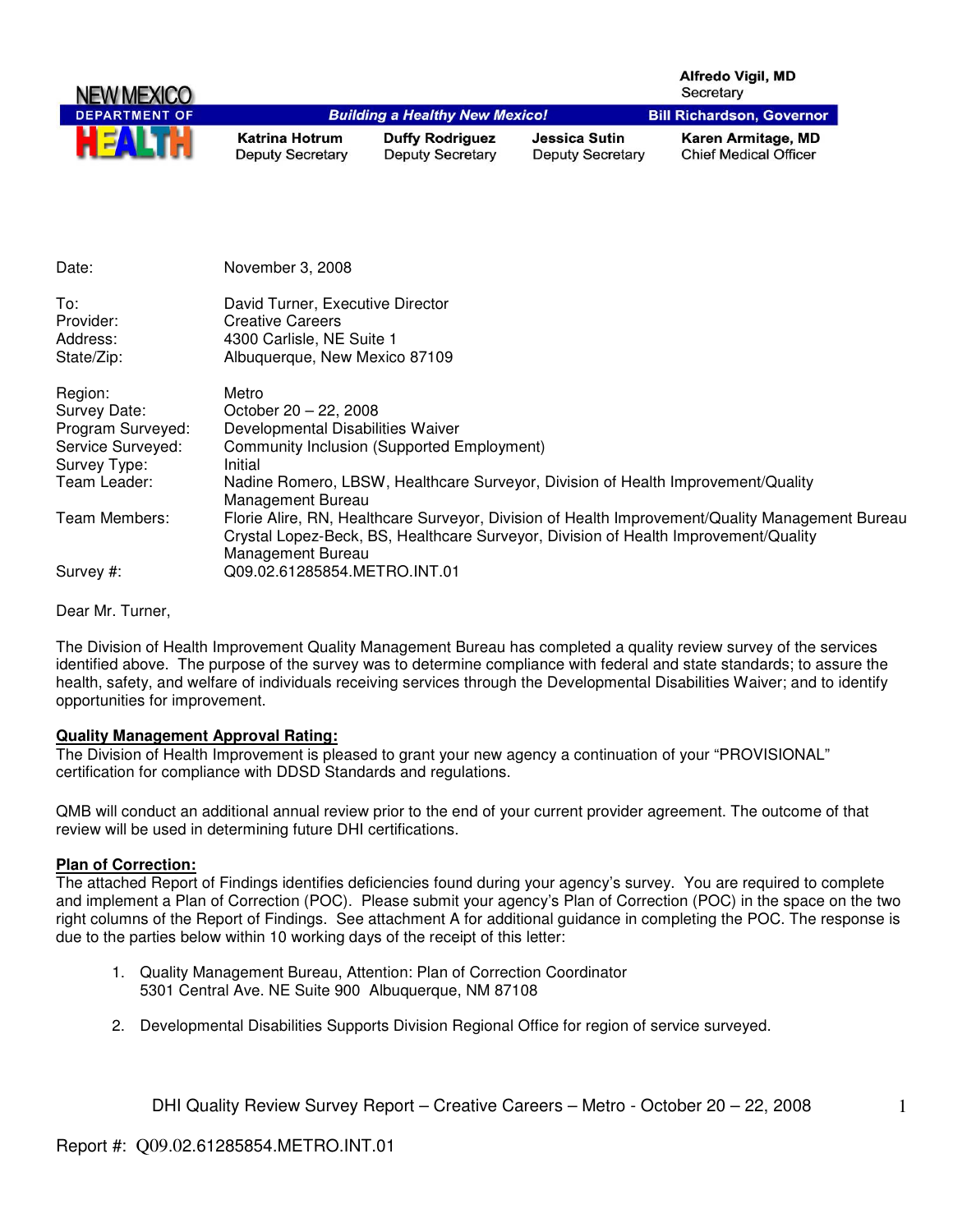Upon notification from QMB that your Plan of Correction has been approved, you must implement all remedies and corrective actions within 45 working days. If your plan of correction is denied, you must resubmit a revised plan ASAP for approval. All remedies must still be completed within 45 working days of the original submission.

Failure to submit, complete or implement your POC within the required time frames will result in the imposition of a \$200 per day Civil Monetary Penalty until it is received, completed and/or implemented.

#### **Request for Informal Reconsideration of Findings (IRF):**

If you disagree with a determination of noncompliance (finding) you have 10 working days upon receipt of this notice to request an IRF. Submit your request for an IRF in writing to:

> QMB Deputy Bureau Chief 5301 Central Ave NE Suite #900 Albuquerque, NM 87108 Attention: IRF request

A request for an IRF will not delay the implementation of your Plan of Correction which must be completed within 45 working days. Providers may not appeal the nature or interpretation of the standard or regulation, the team composition, sampling methodology or the Scope and Severity of the finding.

If the IRF approves the change or removal of a finding, you will be advised of any changes.

This IRF process is separate and apart from the Informal Dispute Resolution (IDR) and Fair Hearing Process for Sanctions from DOH.

Please call the Team Leader at 505-222-8688, if you have questions about the survey or the report. Thank you for your cooperation and for the work you perform.

Sincerely, Demero, LBSN

Nadine Romero, LBSW Team Lead/Healthcare Surveyor Division of Health Improvement Quality Management Bureau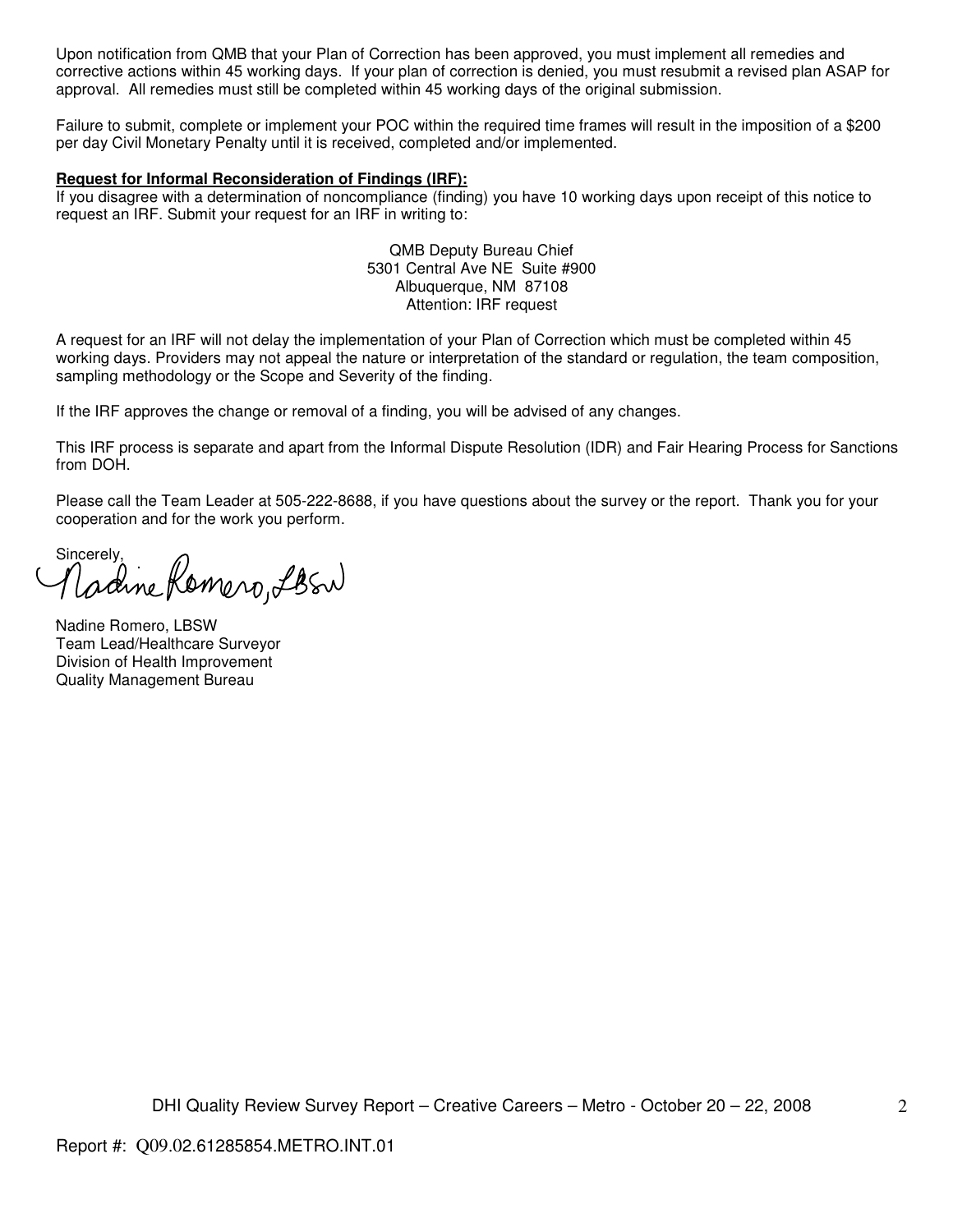| <b>Survey Process Employed:</b>         |                                                                                                                                                        |  |  |
|-----------------------------------------|--------------------------------------------------------------------------------------------------------------------------------------------------------|--|--|
| <b>Entrance Conference Date:</b>        | October 20, 2008                                                                                                                                       |  |  |
| Present:                                | <b>Creative Careers</b><br>David Turner, Director                                                                                                      |  |  |
|                                         | DOH/DHI/QMB<br>Nadine Romero, LBSW, Team Lead/Healthcare Surveyor<br>Florie Alire, RN, Healthcare Surveyor                                             |  |  |
| <b>Exit Conference Date:</b>            | October 22, 2008                                                                                                                                       |  |  |
| Present:                                | <b>Creative Careers</b><br>David Turner, Director                                                                                                      |  |  |
|                                         | DOH/DHI/QMB<br>Nadine Romero, LBSW, Team Lead/Healthcare Surveyor<br>Florie Alire, RN, Healthcare Surveyor                                             |  |  |
| <b>Administrative Locations Visited</b> | Number:<br>1                                                                                                                                           |  |  |
| <b>Total Sample Size</b>                | Number:<br>$\overline{7}$<br>7 - Supported Employment                                                                                                  |  |  |
| Persons Served Interviewed              | Number:<br>1 (6 others were not interviewed, as they were at their job<br>sites)                                                                       |  |  |
| Persons Served Observed                 | Number:<br>1 (6 others were not seen as they were on job sites                                                                                         |  |  |
| Records Reviewed (Persons Served)       | around the metro area during the on-site visit)<br>Number:<br>7                                                                                        |  |  |
| <b>Administrative Files Reviewed</b>    | <b>Billing Records</b><br>٠<br><b>Medical Records</b><br>$\bullet$<br>Incident Management Records<br><b>Personnel Files</b><br><b>Training Records</b> |  |  |

- Agency Policy and Procedure
- Caregiver Criminal History Screening Records
- Employee Abuse Registry
- Quality Improvement/Quality Assurance Plan

CC: Distribution List: DOH - Division of Health Improvement

- DOH Developmental Disabilities Supports Division
- DOH Office of Internal Audit
- HSD Medical Assistance Division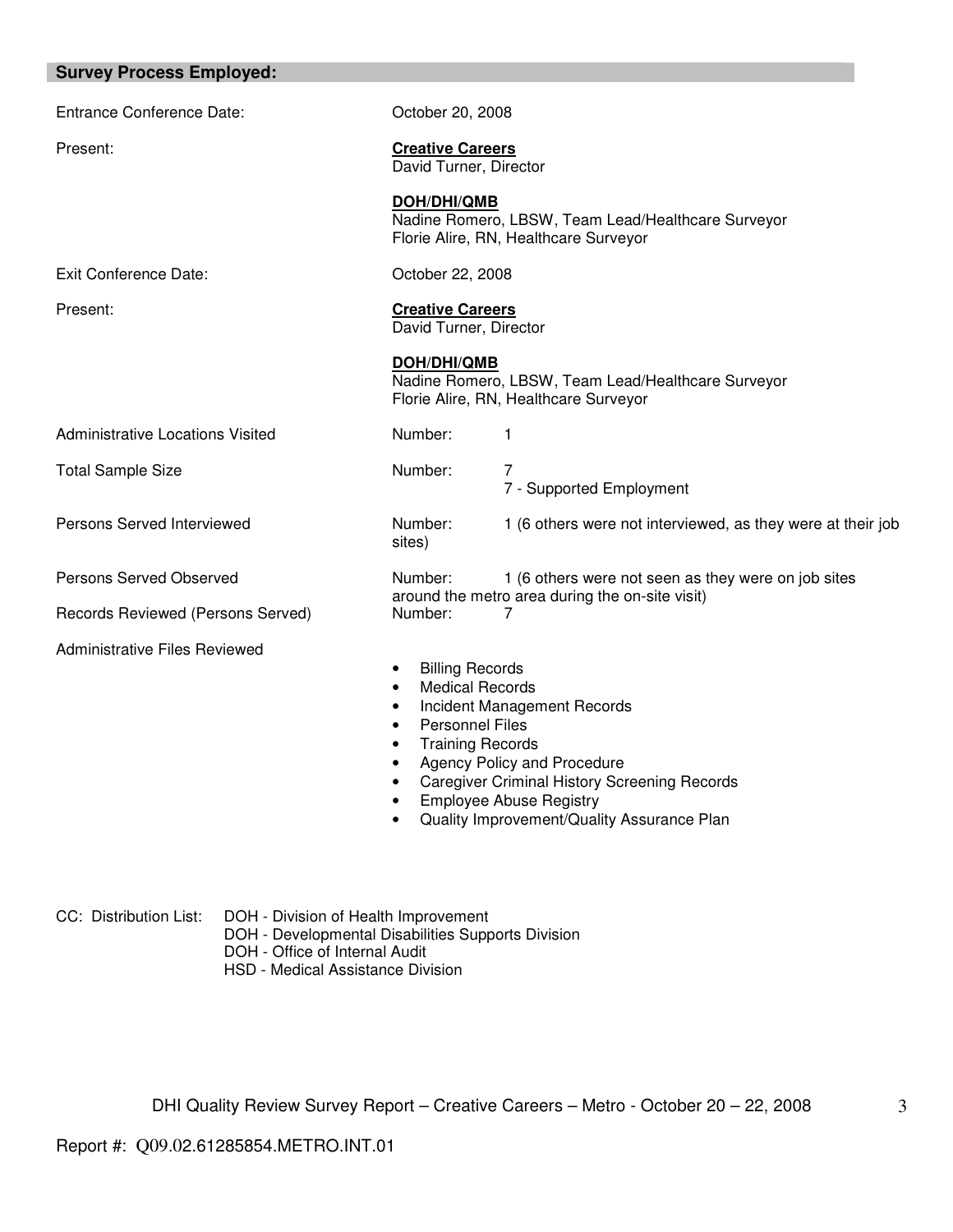# **Provider Instructions for Completing the QMB Plan of Correction (POC) Process**

- After a QMB Quality Review, your Survey Report will be sent to you via certified mail. You may request that it also be sent to you electronically by calling George Perrault, Plan of Correction Coordinator at 505-222-8624.
- Within 10 business days of the date you received your survey report, you must develop and send your Plan of Correction response to the QMB office. (Providers who do not pick up their mail will be referred to the Internal Review Committee [IRC]).
- For each Deficiency in your Survey Report, include specific information about HOW you will correct each Deficiency, WHO will fix each Deficiency ("Responsible Party"), and by WHEN ("Date Due").
- Your POC must not only address HOW, WHO and WHEN each Deficiency will be corrected, but must also address overall systemic issues to prevent the Deficiency from reoccurring, i.e., Quality Assurance (QA). Your description of your QA must include specifics about your selfauditing processes, such as HOW OFTEN you will self-audit, WHO will do it, and WHAT FORMS will be used.
- Corrective actions should be incorporated into your agency's Quality Assurance/Quality Improvement policies and procedures.
- You may send your POC response electronically to George.Perrault@state.nm.us, by fax (505- 841-5815), or by postal mail.
- Do not send supporting documentation to QMB until after your POC has been approved by QMB.
- QMB will notify you if your POC has been "Approved" or "Denied".
- Whether your POC is "Approved" or "Denied", you have a maximum of 45 business days to correct all survey Deficiencies from the date of receipt of your Survey Report. If your POC is "Denied" it must be revised and resubmitted ASAP, as the 45 working day limit is in effect. Providers whose revised POC is denied will be referred to the IRC.
- The POC must be completed on the official QMB Survey Report and Plan of Correction Form, unless approved in advance by the POC Coordinator.
- The following Deficiencies must be corrected within the deadlines below (after receipt of your Survey Report):

| $\circ$ CCHS and EAR:              | 10 working days |
|------------------------------------|-----------------|
| o Medication errors:               | 10 working days |
| $\circ$ IMS system/training:       | 20 working days |
| $\circ$ ISP related documentation: | 30 working days |
| $\circ$ DDSD Training              | 45 working days |
|                                    |                 |

- If you have questions about the POC process, call the QMB POC Coordinator, George Perrault at 505-222-8624 for assistance.
- For Technical Assistance (TA) in developing or implementing your POC, contact your local DDSD Regional Office.
- Once your POC has been approved by QMB, the POC may not be altered or the dates changed.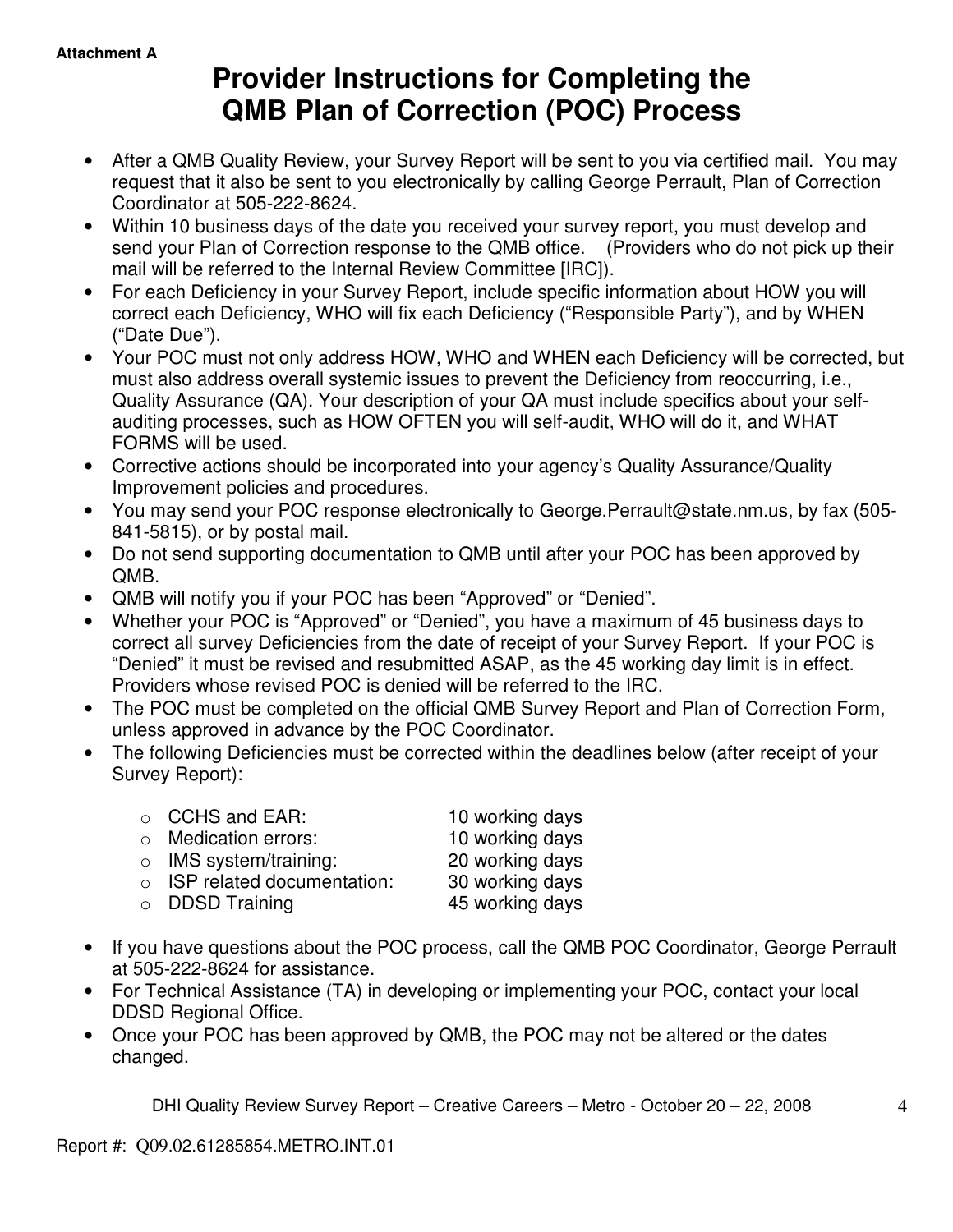- Requests for an extension or modification of your POC (post approval) must be made in writing and submitted to the POC Coordinator at QMB, and are approved on a case-by case basis.
- When submitting supporting documentation, organize your documents by Tag #s, and annotate or label each document using Individual #s.
- Do not submit original documents, copies are fine. Originals must be maintained in the agency/client file(s) as per DDSD Standards.
- Failure to submit, complete or implement your POC within the required timeframes will result in a referral to the IRC and the possible imposition of a \$200 per day Civil Monetary Penalty until it is received, completed and/or implemented.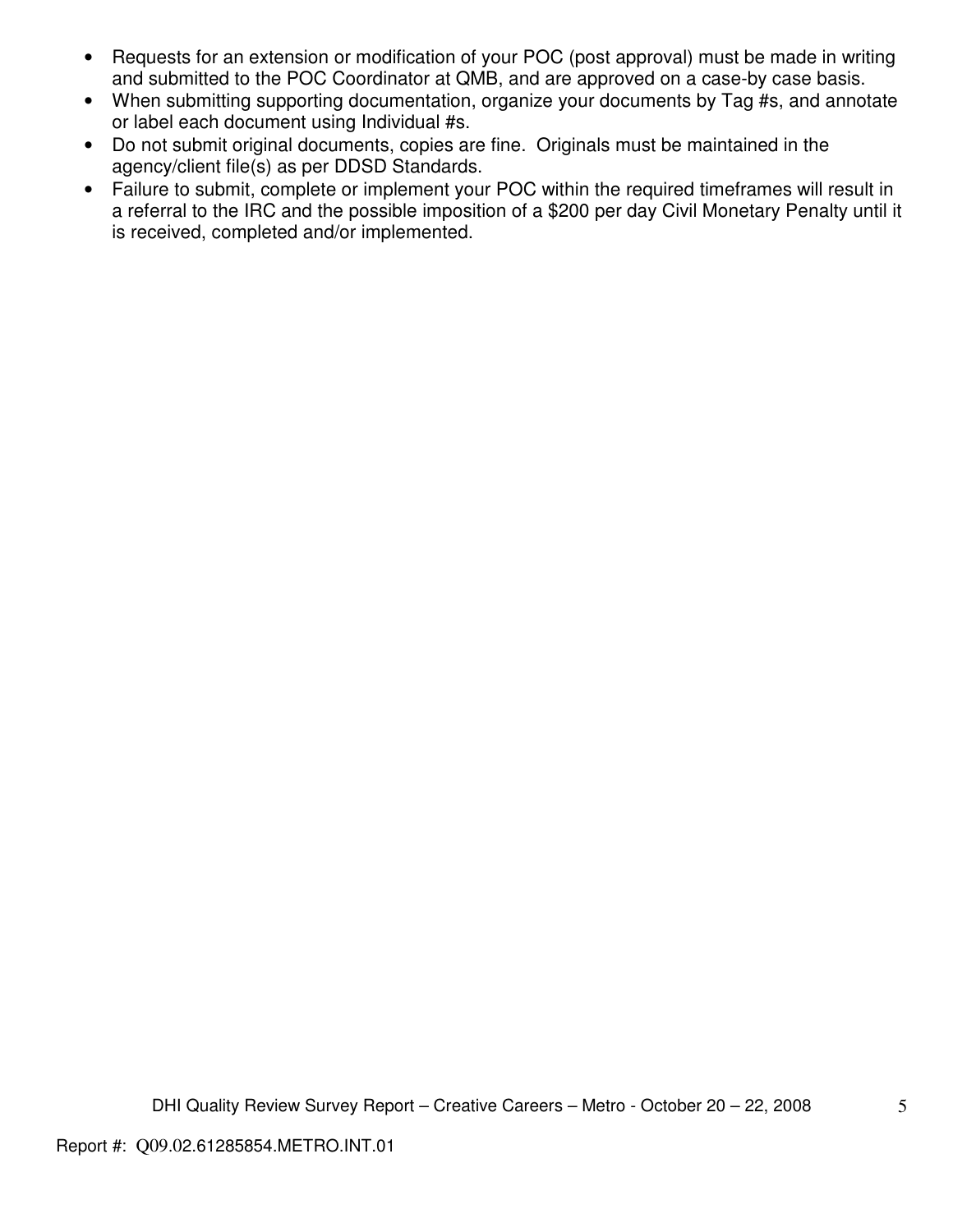# **QMB Scope and Severity Matrix of survey results**

Each deficiency in your Report of Findings is scored on a Scope and Severity Scale. The culmination of each deficiency's Scope and Severity is used to determine degree of compliance to standards and regulations and level of QMB Certification.

|                 |                  |                                                                |                                  | <b>SCOPE</b>                |                                               |
|-----------------|------------------|----------------------------------------------------------------|----------------------------------|-----------------------------|-----------------------------------------------|
|                 |                  |                                                                | <b>Isolated</b><br>$01\% - 15\%$ | <b>Pattern</b><br>16% - 79% | <b>Widespread</b><br>80% - 100%               |
|                 | High Impact      | Immediate<br>Jeopardy to<br>individual health<br>and or safety | J.                               | K.                          | L.                                            |
| <b>SEVERITY</b> |                  | <b>Actual harm</b>                                             | G.                               | Н.                          | I.                                            |
|                 |                  | No Actual Harm<br><b>Potential for more</b>                    | D.                               | Ε.                          | $F.$ (3 or more)                              |
|                 | Medium<br>Impact | than minimal harm                                              | $D.$ (2 or less)                 |                             | <b>F.</b> (no conditions<br>of participation) |
|                 | Low<br>Impact    | No Actual Harm<br>Minimal potential<br>for harm.               | A.                               | Β.                          | C.                                            |

Scope and Severity Definitions:

#### Key to Scope scale:

#### Isolated:

A deficiency that is limited to 1% to 15% of the sample, usually impacting no more than one or two individuals in the sample.

## Pattern:

A deficiency that impacts a number or group of individuals from 16% to 79% of the sample is defined as a pattern finding. Pattern findings suggest the need for system wide corrective actions.

## Widespread:

A deficiency that impacts most or all (80% to 100%) of the individuals in the sample is defined as widespread or pervasive. Widespread findings suggest the need for system wide corrective actions as well as the need to implement a Continuous Quality Improvement process to improve or build infrastructure. Widespread findings must be referred to the Internal Review Committee for review and possible actions or sanctions.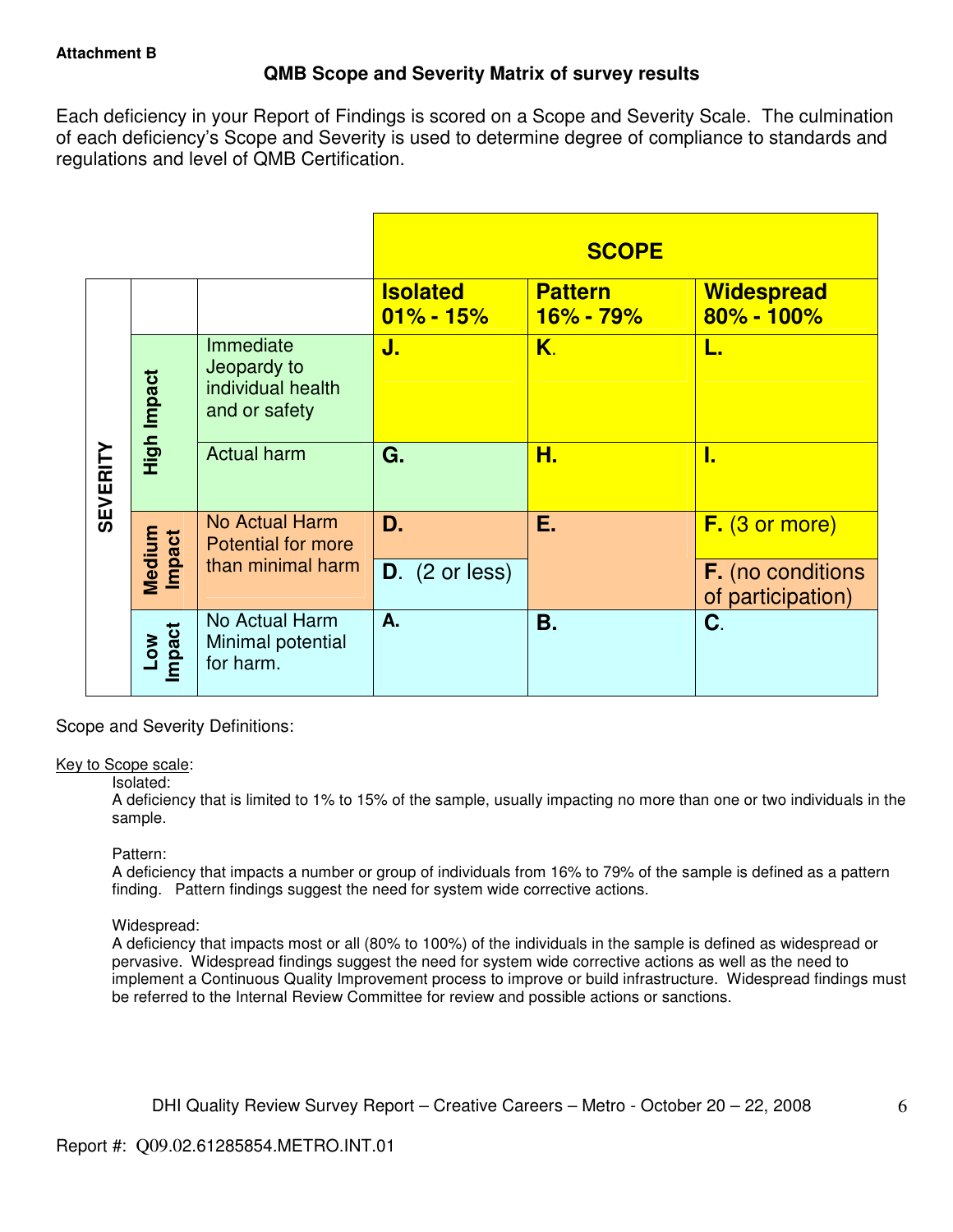#### Key to Severity scale:

Low Impact Severity: (Blue)

Low level findings have no or minimal potential for harm to an individual. Providers that have no findings above a "C" level may receive a "Quality" Certification approval rating from QMB.

#### Medium Impact Severity: (Tan)

Medium level findings have a potential for harm to an individual. Providers that have no findings above a "F" level and/or no more than two F level findings and no F level Conditions of Participation may receive a "Merit" Certification approval rating from QMB.

#### High Impact Severity: (Green or Yellow)

High level findings are when harm to an individual has occurred. Providers that have no findings above "I" level may only receive a "Standard" Approval rating from QMB and will be referred to the IRC.

#### High Impact Severity: (Yellow)

"J, K, and L" Level findings:

This is a finding of Immediate Jeopardy. If a provider is found to have "I" level findings or higher, with an outcome of Immediate Jeopardy, including repeat findings or Conditions of Participation they will be referred to the Internal Review Committee.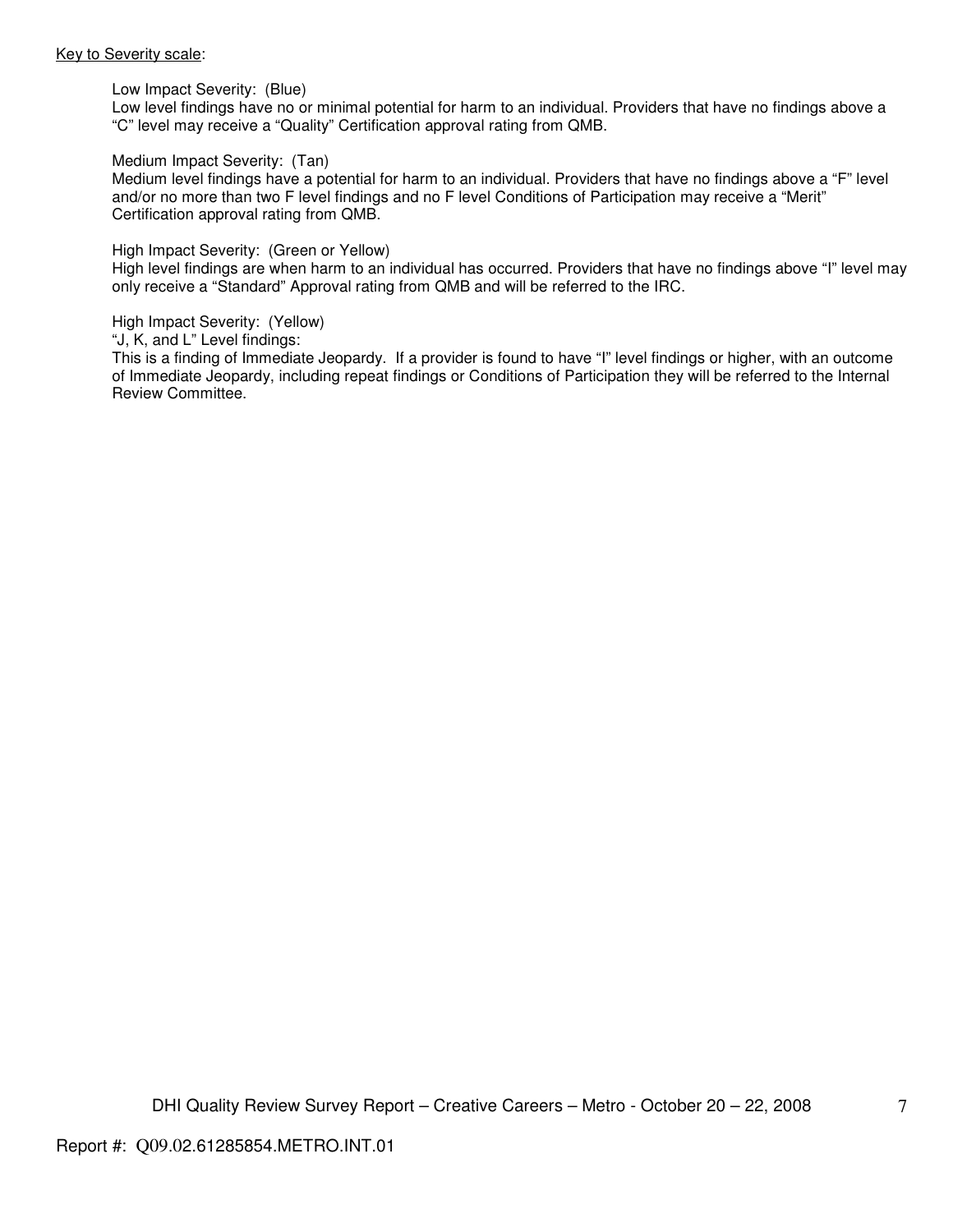## **Guidelines for the Provider Informal Reconsideration of Finding (IRF) Process**

## **Introduction:**

Throughout the process, surveyors are openly communicating with providers. Open communication means that surveyors have clarified issues and/or requested missing information before completing the review. Regardless, there may still be instances where the provider disagrees with a specific finding.

To informally dispute a finding the provider must request in writing an Informal Reconsideration of the Finding (IRF) to the QMB Deputy Bureau Chief **within 10 working days** of receipt of the final report.

The written request for an IRF must be completed on the **QMB Request for Informal Reconsideration of Finding Form** (available on the QMB website) and must specify in detail the request for reconsideration and why the finding is inaccurate. The **IRF request must include all supporting documentation or evidence that was not previously reviewed during the survey process.** 

## **The following limitations apply to the IRF process:**

- The request for an IRF and all supporting evidence must be received in 10 days.
- Findings based on evidence requested during the survey and not provided may not be subject to reconsideration.
- The supporting documentation must be new evidence not previously reviewed by the survey team.
- Providers must continue to complete their plan of correction during the IRF process
- Providers may not request an IRF to challenge the Scope and Severity of a finding.
- Providers may not request an IRF to challenge the sampling methodology.
- Providers may not request an IRF based on disagreement with the nature of the standard or regulation.
- Providers may not request an IRF to challenge the team composition
- Providers may not request an IRF to challenge the QMB Quality Approval Rating and the length of their DDSD provider contract.

## **A Provider forfeits the right to an IRF if the request is not made within 10 working days of receiving the report and does not include all supporting documentation or evidence to show compliance with the standards and regulations.**

QMB has 30 working days to complete the review and notify the provider of the decision. The request will be reviewed by the IRF committee. The Provider will be notified in writing of the ruling, no face to face meeting will be conducted.

When a Provider requests that a finding be reconsidered, it does not stop or delay the Plan of Correction process. **Providers must continue to complete the Plan of Correction, including the finding in dispute regardless of the IRF status.** If a finding is successfully reconsidered, it will be noted and will be removed or modified from the report. It should be noted that in some cases a Plan of Correction may be completed prior to the IRF process being completed. The provider will be notified in writing on the decisions of the IRF committee.

#### **Administrative Review Process:**

If a Provider desires to challenge the decision of the IRF committee they may request an Administrative Review by the DHI and DDSD Director. The Request must be made in writing to the QMB Bureau Chief and received within 5 days of notification from the IRF decision.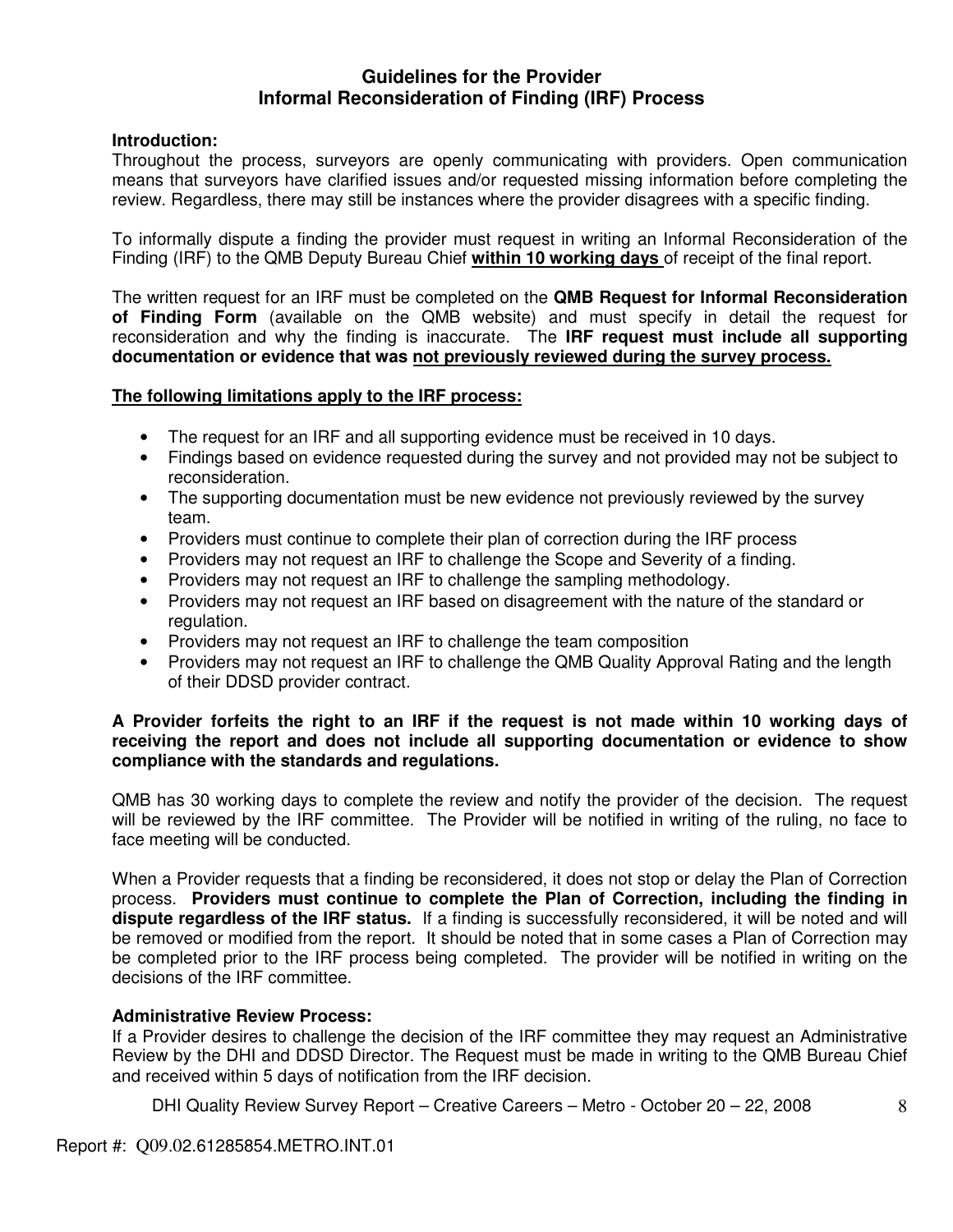## **Regarding IRC Sanctions:**

The Informal Reconsideration of the Finding process is a separate process specific to QMB Survey Findings and should not be confused with any process associated with IRC Sanctions.

If a Provider desires to Dispute or Appeal an IRC Sanction that is a separate and different process. Providers may choose the Informal Dispute Resolution Process or the Formal Medicaid Fair Hearing Process to dispute or appeal IRC sanctions, please refer to the DOH Sanction policy and section 39 of the provider contract agreement.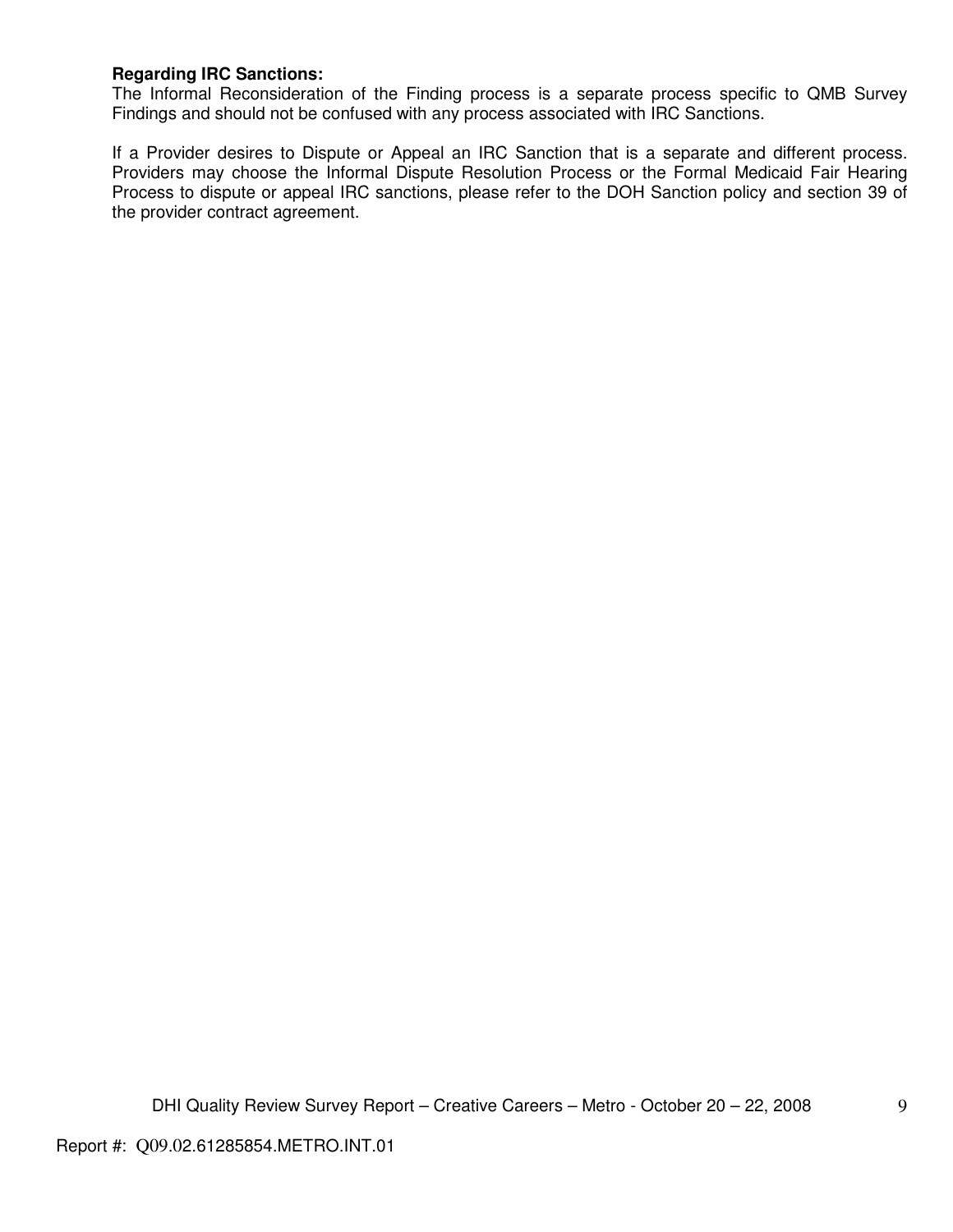| <b>Agency:</b>   | <b>Creative Careers - Metro Region</b>            |
|------------------|---------------------------------------------------|
| Program:         | Developmental Disabilities Waiver                 |
| Service:         | <b>Community Inclusion (Supported Employment)</b> |
| Monitoring Type: | Initial                                           |
| Date of Survey:  | October 20 - 22, 2008                             |

| Tag # 1A08 Agency Case File                             | <b>Scope and Severity Rating: B</b>                                                 |    |
|---------------------------------------------------------|-------------------------------------------------------------------------------------|----|
| Developmental Disabilities (DD) Waiver Service          | Based on record review, the Agency failed to                                        |    |
| Standards effective 4/1/2007                            | maintain at the administrative office a                                             |    |
| <b>CHAPTER 1 II. PROVIDER AGENCY</b>                    | confidential case file for 3 of 7 individuals.                                      |    |
| <b>REQUIREMENTS:</b> The objective of these             |                                                                                     |    |
| standards is to establish Provider Agency policy,       | Review of the Agency individual case files                                          |    |
| procedure and reporting requirements for DD             | revealed the following items were missing,                                          |    |
| Medicaid Waiver program. These requirements             | incomplete, and/or not current:                                                     |    |
| apply to all such Provider Agency staff, whether        |                                                                                     |    |
| directly employed or subcontracting with the            | • Speech Therapy Plan (#4)                                                          |    |
| Provider Agency. Additional Provider Agency             |                                                                                     |    |
| requirements and personnel qualifications may           | • Annual Physical (#1 & 6)                                                          |    |
| be applicable for specific service standards.           |                                                                                     |    |
| D. Provider Agency Case File for the                    |                                                                                     |    |
| <b>Individual:</b> All Provider Agencies shall maintain |                                                                                     |    |
| at the administrative office a confidential case        |                                                                                     |    |
| file for each individual. Case records belong to        |                                                                                     |    |
| the individual receiving services and copies shall      |                                                                                     |    |
| be provided to the receiving agency whenever            |                                                                                     |    |
| an individual changes providers. The record             |                                                                                     |    |
| must also be made available for review when             |                                                                                     |    |
| requested by DOH, HSD or federal government             |                                                                                     |    |
| representatives for oversight purposes. The             |                                                                                     |    |
| individual's case file shall include the following      |                                                                                     |    |
| requirements:                                           |                                                                                     |    |
| Emergency contact information, including<br>(1)         |                                                                                     |    |
| the individual's address, telephone number,             |                                                                                     |    |
| names and telephone numbers of relatives,               |                                                                                     |    |
| or guardian or conservator, physician's                 |                                                                                     |    |
| name(s) and telephone number(s),                        |                                                                                     |    |
| pharmacy name, address and telephone                    |                                                                                     |    |
| number, and health plan if appropriate;                 |                                                                                     |    |
| The individual's complete and current ISP,<br>(2)       |                                                                                     |    |
| with all supplemental plans specific to the             |                                                                                     |    |
| individual, and the most current completed              |                                                                                     |    |
|                                                         | DHI Quality Review Survey Report – Creative Careers – Metro - October 20 – 22, 2008 | 10 |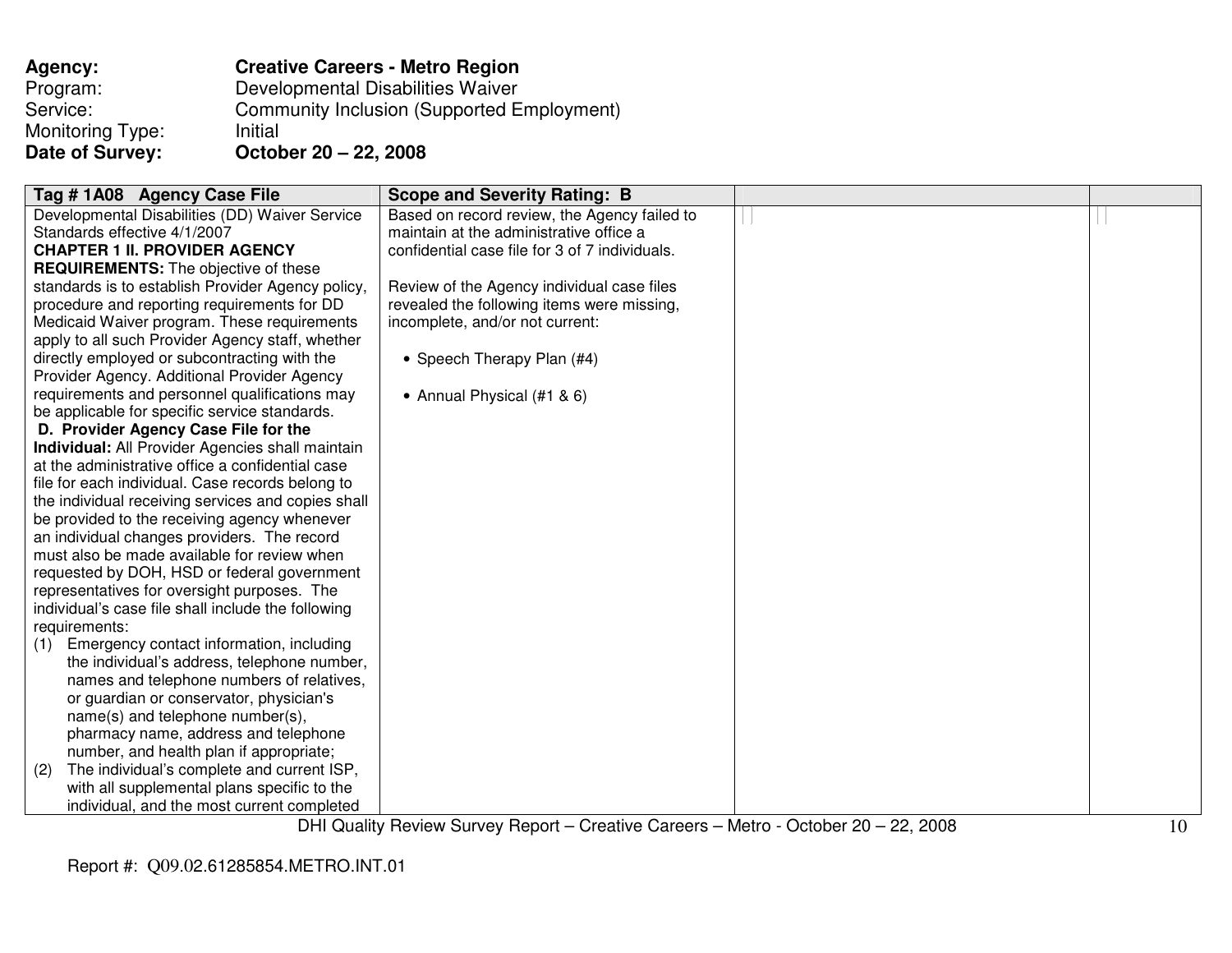|     | Health Assessment Tool (HAT);                                      |  |
|-----|--------------------------------------------------------------------|--|
| (3) | Progress notes and other service delivery                          |  |
|     | documentation;                                                     |  |
|     | (4) Crisis Prevention/Intervention Plans, if there                 |  |
|     | are any for the individual;                                        |  |
| (5) | A medical history, which shall include at                          |  |
|     | least demographic data, current and past                           |  |
|     | medical diagnoses including the cause (if                          |  |
|     | known) of the developmental disability,                            |  |
|     | psychiatric diagnoses, allergies (food,                            |  |
|     | environmental, medications),                                       |  |
|     | immunizations, and most recent physical                            |  |
|     | exam;                                                              |  |
| (6) | When applicable, transition plans                                  |  |
|     | completed for individuals at the time of                           |  |
|     | discharge from Fort Stanton Hospital or Los                        |  |
|     | Lunas Hospital and Training School; and                            |  |
| (7) | Case records belong to the individual                              |  |
|     | receiving services and copies shall be                             |  |
|     | provided to the individual upon request.                           |  |
| (8) | The receiving Provider Agency shall be                             |  |
|     | provided at a minimum the following                                |  |
|     | records whenever an individual changes                             |  |
|     | provider agencies:                                                 |  |
|     | (a) Complete file for the past 12 months;                          |  |
|     | (b) ISP and quarterly reports from the current                     |  |
|     | and prior ISP year;                                                |  |
|     | (c) Intake information from original admission<br>to services; and |  |
|     | (d) When applicable, the Individual Transition                     |  |
|     | Plan at the time of discharge from Los                             |  |
|     | Lunas Hospital and Training School or Ft.                          |  |
|     | Stanton Hospital.                                                  |  |
|     |                                                                    |  |
|     |                                                                    |  |
|     |                                                                    |  |
|     |                                                                    |  |
|     |                                                                    |  |
|     |                                                                    |  |
|     |                                                                    |  |
|     |                                                                    |  |
|     |                                                                    |  |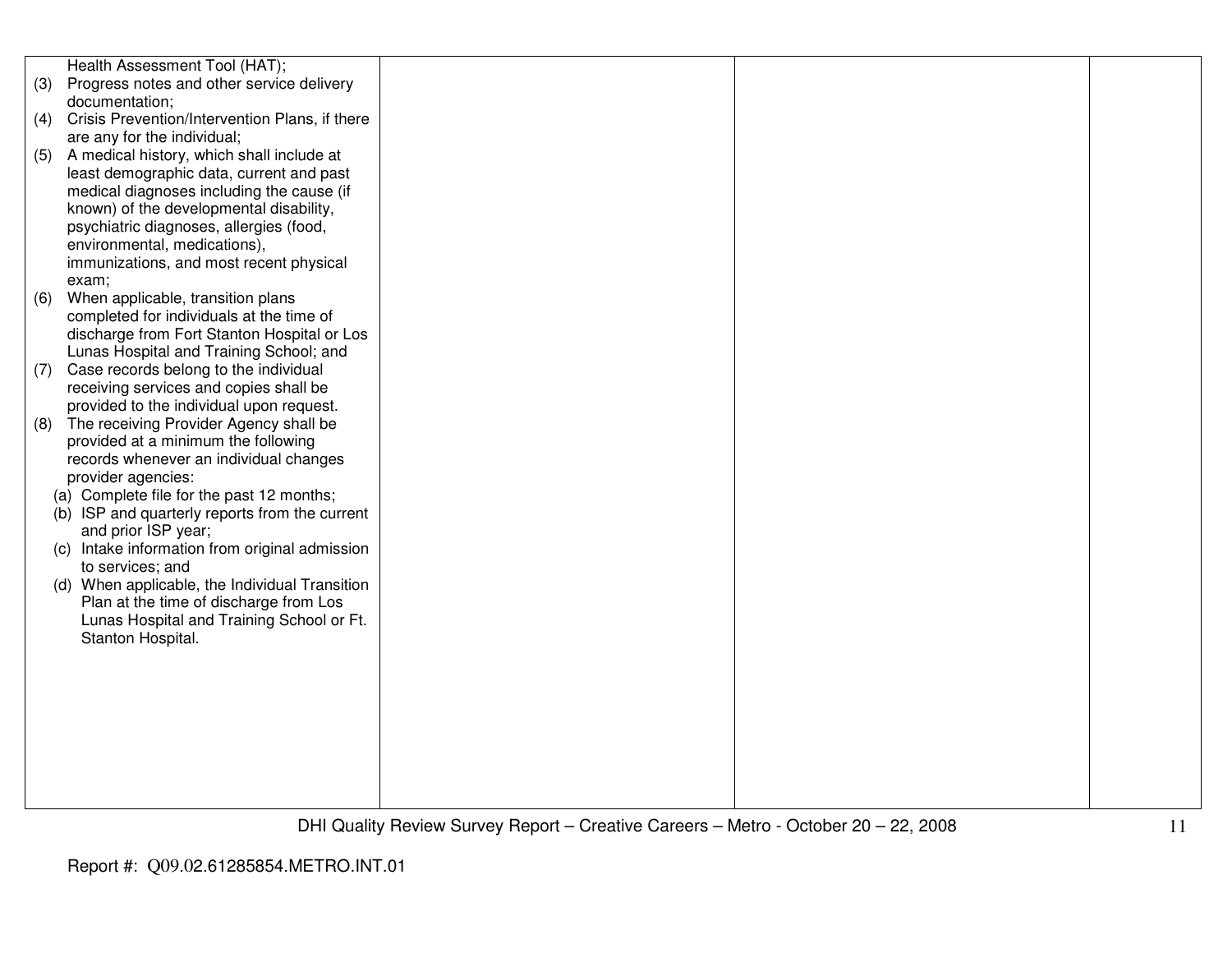| Tag # 1A15 Healthcare Documentation                                                 | <b>Scope and Severity Rating: A</b>          |  |
|-------------------------------------------------------------------------------------|----------------------------------------------|--|
| <b>Developmental Disabilities (DD) Waiver</b>                                       | Based on record review, the Agency failed to |  |
| Service Standards Chapter 1. III. E. (1 - 4)                                        | maintain the required documentation in the   |  |
| <b>CHAPTER 1. III. PROVIDER AGENCY</b>                                              | Individuals Agency Record as required per    |  |
| <b>DOCUMENTATION OF SERVICE DELIVERY</b>                                            | standard for 1 of 7 individuals.             |  |
| <b>AND LOCATION</b>                                                                 |                                              |  |
|                                                                                     | The following were missing or not current:   |  |
| E. Healthcare Documentation by Nurses For                                           |                                              |  |
| <b>Community Living Services, Community</b>                                         | • Medication Administration Assessment Tool  |  |
| <b>Inclusion Services and Private Duty Nursing</b>                                  | (#7)                                         |  |
| <b>Services:</b> Nursing services must be available as                              |                                              |  |
| needed and documented for Provider Agencies                                         | • Health Assessment Tool (#7)                |  |
| delivering Community Living Services,                                               |                                              |  |
| Community Inclusion Services and Private Duty                                       |                                              |  |
| Nursing Services.                                                                   |                                              |  |
| (1) Documentation of nursing assessment                                             |                                              |  |
| activities                                                                          |                                              |  |
| (a) The following hierarchy shall be used to                                        |                                              |  |
| determine which provider agency is responsible                                      |                                              |  |
| for completion of the HAT and MAAT and related                                      |                                              |  |
| subsequent planning and training:<br>(i) Community living services provider agency; |                                              |  |
| (ii) Private duty nursing provider agency;                                          |                                              |  |
| (iii) Adult habilitation provider agency;                                           |                                              |  |
| (iv) Community access provider agency; and                                          |                                              |  |
| (v) Supported employment provider agency.                                           |                                              |  |
| (b) The provider agency must arrange for their                                      |                                              |  |
| nurse to complete the Health Assessment Tool                                        |                                              |  |
| (HAT) and the Medication Administration                                             |                                              |  |
| Assessment Tool (MAAT) on at least an annual                                        |                                              |  |
| basis for each individual receiving community                                       |                                              |  |
| living, community inclusion or private duty                                         |                                              |  |
| nursing services, unless the provider agency                                        |                                              |  |
| arranges for the individual's Primary Care                                          |                                              |  |
| Practitioner (PCP) to voluntarily complete these                                    |                                              |  |
| assessments in lieu of the agency nurse. Agency                                     |                                              |  |
| nurses may also complete these assessments in                                       |                                              |  |
| collaboration with the Primary Care Practitioner if                                 |                                              |  |
| they believe such consultation is necessary for                                     |                                              |  |
| an accurate assessment. Family Living Provider                                      |                                              |  |
| Agencies have the option of having the                                              |                                              |  |
| subcontracted caregiver complete the HAT                                            |                                              |  |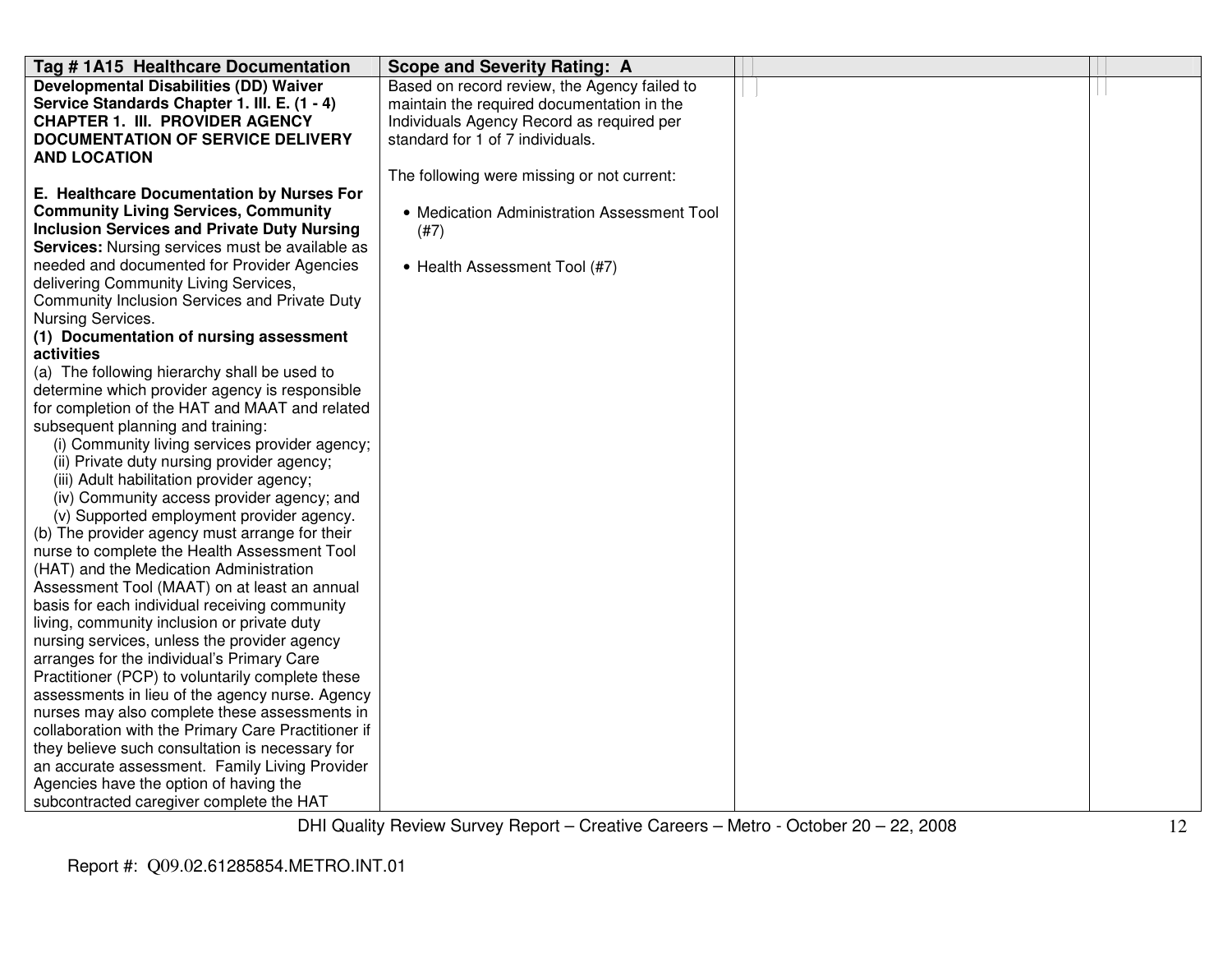| instead of the nurse or PCP, if the caregiver is        |  |  |
|---------------------------------------------------------|--|--|
| comfortable doing so. However, the agency               |  |  |
| nurse must be available to assist the caregiver         |  |  |
| upon request.                                           |  |  |
| (c) For newly allocated individuals, the HAT and        |  |  |
| the MAAT must be completed within seventy-two           |  |  |
| (72) hours of admission into direct services or         |  |  |
| two weeks following the initial ISP, whichever          |  |  |
| comes first.                                            |  |  |
| (d) For individuals already in services, the HAT        |  |  |
| and the MAAT must be completed at least                 |  |  |
| fourteen (14) days prior to the annual ISP              |  |  |
| meeting and submitted to all members of the             |  |  |
| interdisciplinary team. The HAT must also be            |  |  |
| completed at the time of any significant change         |  |  |
| in clinical condition and upon return from any          |  |  |
| hospitalizations. In addition to annually, the          |  |  |
| MAAT must be completed at the time of any               |  |  |
| significant change in clinical condition, when a        |  |  |
| medication regime or route change requires              |  |  |
| delivery by licensed or certified staff, or when an     |  |  |
| individual has completed additional training            |  |  |
| designed to improve their skills to support self-       |  |  |
| administration (see DDSD Medication                     |  |  |
| Assessment and Delivery Policy).                        |  |  |
| (e) Nursing assessments conducted to                    |  |  |
| determine current health status or to evaluate a        |  |  |
| change in clinical condition must be documented         |  |  |
| in a signed progress note that includes time and        |  |  |
| date as well as <i>subjective</i> information including |  |  |
| the individual complaints, signs and symptoms           |  |  |
| noted by staff, family members or other team            |  |  |
| members; objective information including vital          |  |  |
| signs, physical examination, weight, and other          |  |  |
| pertinent data for the given situation (e.g.,           |  |  |
| seizure frequency, method in which temperature          |  |  |
| taken); assessment of the clinical status, and          |  |  |
| plan of action addressing relevant aspects of all       |  |  |
| active health problems and follow up on any             |  |  |
| recommendations of medical consultants.                 |  |  |
|                                                         |  |  |
| (2) Health related plans                                |  |  |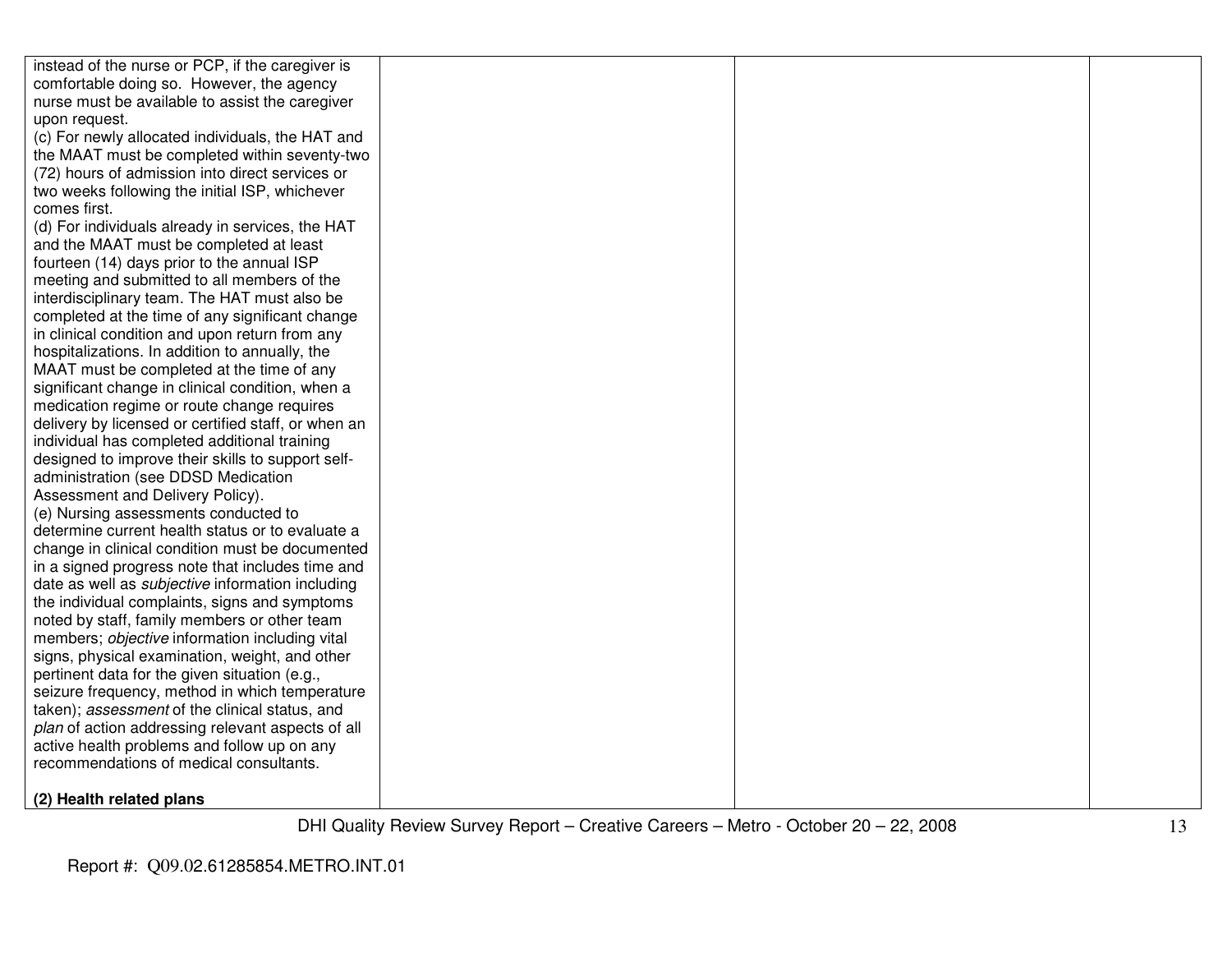| (a) For individuals with chronic conditions that     |  |  |
|------------------------------------------------------|--|--|
| have the potential to exacerbate into a life-        |  |  |
| threatening situation, a medical crisis prevention   |  |  |
| and intervention plan must be written by the         |  |  |
| nurse or other appropriately designated              |  |  |
| healthcare professional.                             |  |  |
| (b) Crisis prevention and intervention plans must    |  |  |
| be written in user-friendly language that is easily  |  |  |
| understood by those implementing the plan.           |  |  |
| (c) The nurse shall also document training           |  |  |
| regarding the crisis prevention and intervention     |  |  |
| plan delivered to agency staff and other team        |  |  |
| members, clearly indicating competency               |  |  |
| determination for each trainee.                      |  |  |
| (d) If the individual receives services from         |  |  |
| separate agencies for community living and           |  |  |
| community inclusion services, nurses from each       |  |  |
| agency shall collaborate in the development of       |  |  |
| and training delivery for crisis prevention and      |  |  |
| intervention plans to assure maximum                 |  |  |
| consistency across settings.                         |  |  |
|                                                      |  |  |
| (3) For all individuals with a HAT score of 4, 5 or  |  |  |
| 6, the nurse shall develop a comprehensive           |  |  |
| healthcare plan that includes health related         |  |  |
| supports identified in the ISP (The healthcare       |  |  |
| plan is the equivalent of a nursing care plan; two   |  |  |
| separate documents are not required nor              |  |  |
| recommended):                                        |  |  |
| (a) Each healthcare plan must include a              |  |  |
| statement of the person's healthcare needs and       |  |  |
| list measurable goals to be achieved through         |  |  |
| implementation of the healthcare plan. Needs         |  |  |
| statements may be based upon supports needed         |  |  |
| for the individual to maintain a current strength,   |  |  |
| ability or skill related to their health, prevention |  |  |
| measures, and/or supports needed to remediate,       |  |  |
| minimize or manage an existing health condition.     |  |  |
| (b) Goals must be measurable and shall be            |  |  |
| revised when an individual has met the goal and      |  |  |
| has the potential to attain additional goals or no   |  |  |
| longer requires supports in order to maintain the    |  |  |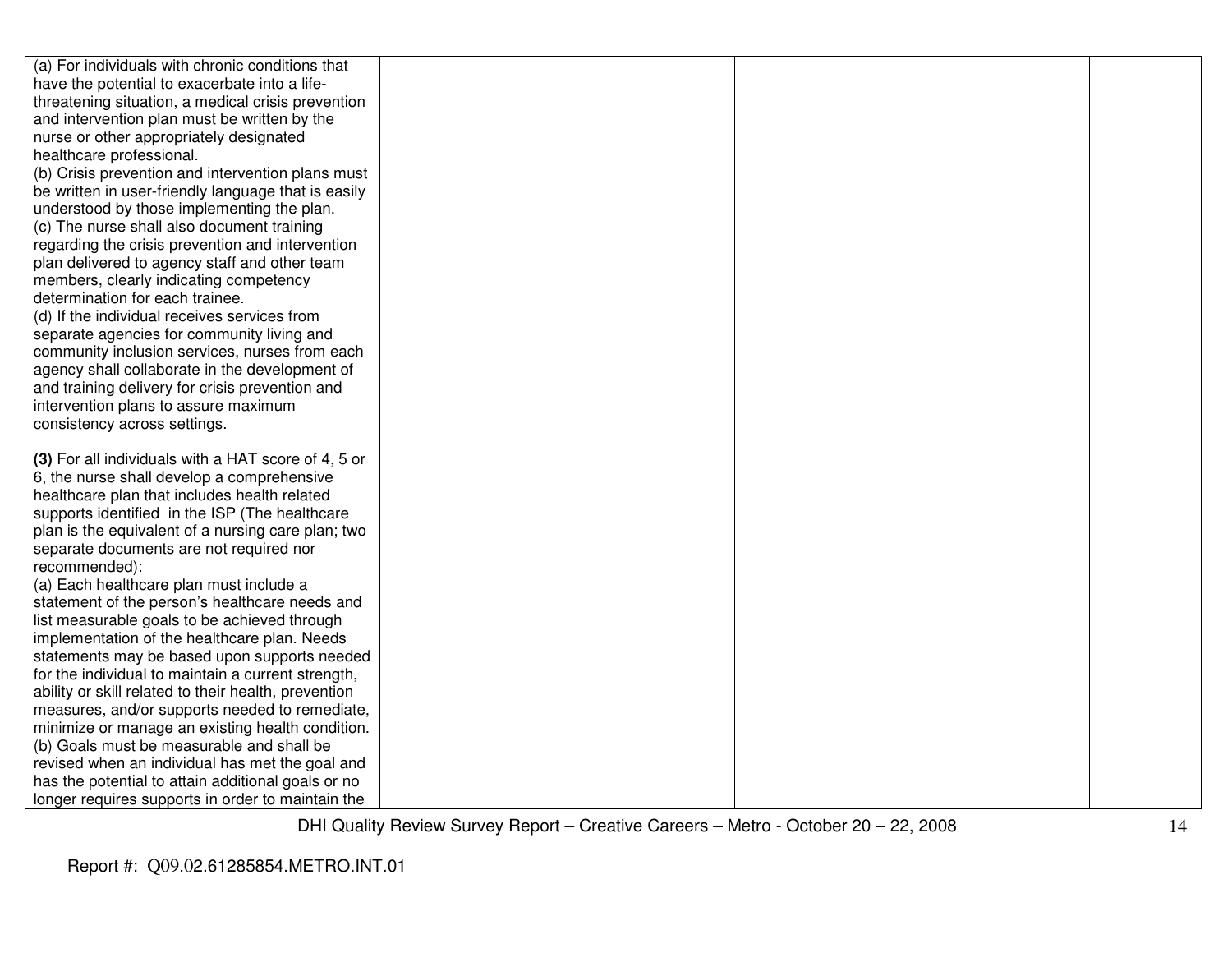| goal.                                              |  |  |
|----------------------------------------------------|--|--|
| (c) Approaches described in the plan shall be      |  |  |
| individualized to reflect the individual's unique  |  |  |
| needs, provide guidance to the caregiver(s) and    |  |  |
| designed to support successful interactions.       |  |  |
| Some interventions may be carried out by staff,    |  |  |
| family members or other team members, and          |  |  |
| other interventions may be carried out directly by |  |  |
| the nurse – persons responsible for each           |  |  |
| intervention shall be specified in the plan.       |  |  |
| (d) Healthcare plans shall be written in language  |  |  |
| that will be easily understood by the person(s)    |  |  |
| identified as implementing the interventions.      |  |  |
| (e) The nurse shall also document training on      |  |  |
| the healthcare plan delivered to agency staff and  |  |  |
| other team members, clearly indicating             |  |  |
| competency determination for each trainee. If      |  |  |
| the individual receives services from separate     |  |  |
| agencies for community living and community        |  |  |
| inclusion services, nurses from each agency        |  |  |
| shall collaborate in the development of and        |  |  |
| training delivery for healthcare plans to assure   |  |  |
| maximum consistency across settings.               |  |  |
| (f) Healthcare plans must be updated to reflect    |  |  |
| relevant discharge orders whenever an              |  |  |
| individual returns to services following a         |  |  |
| hospitalization.                                   |  |  |
| (g) All crisis prevention and intervention plans   |  |  |
| and healthcare plans shall include the             |  |  |
| individual's name and date on each page and        |  |  |
| shall be signed by the author.                     |  |  |
| (h) Crisis prevention and intervention plans as    |  |  |
| well as healthcare plans shall be reviewed by the  |  |  |
| nurse at least quarterly, and updated as needed.   |  |  |
|                                                    |  |  |
| (4) General Nursing Documentation                  |  |  |
| (a) The nurse shall complete legible and signed    |  |  |
| progress notes with date and time indicated that   |  |  |
| describe all interventions or interactions         |  |  |
| conducted with individuals served as well as all   |  |  |
| interactions with other healthcare providers       |  |  |
| serving the individual. All interactions shall be  |  |  |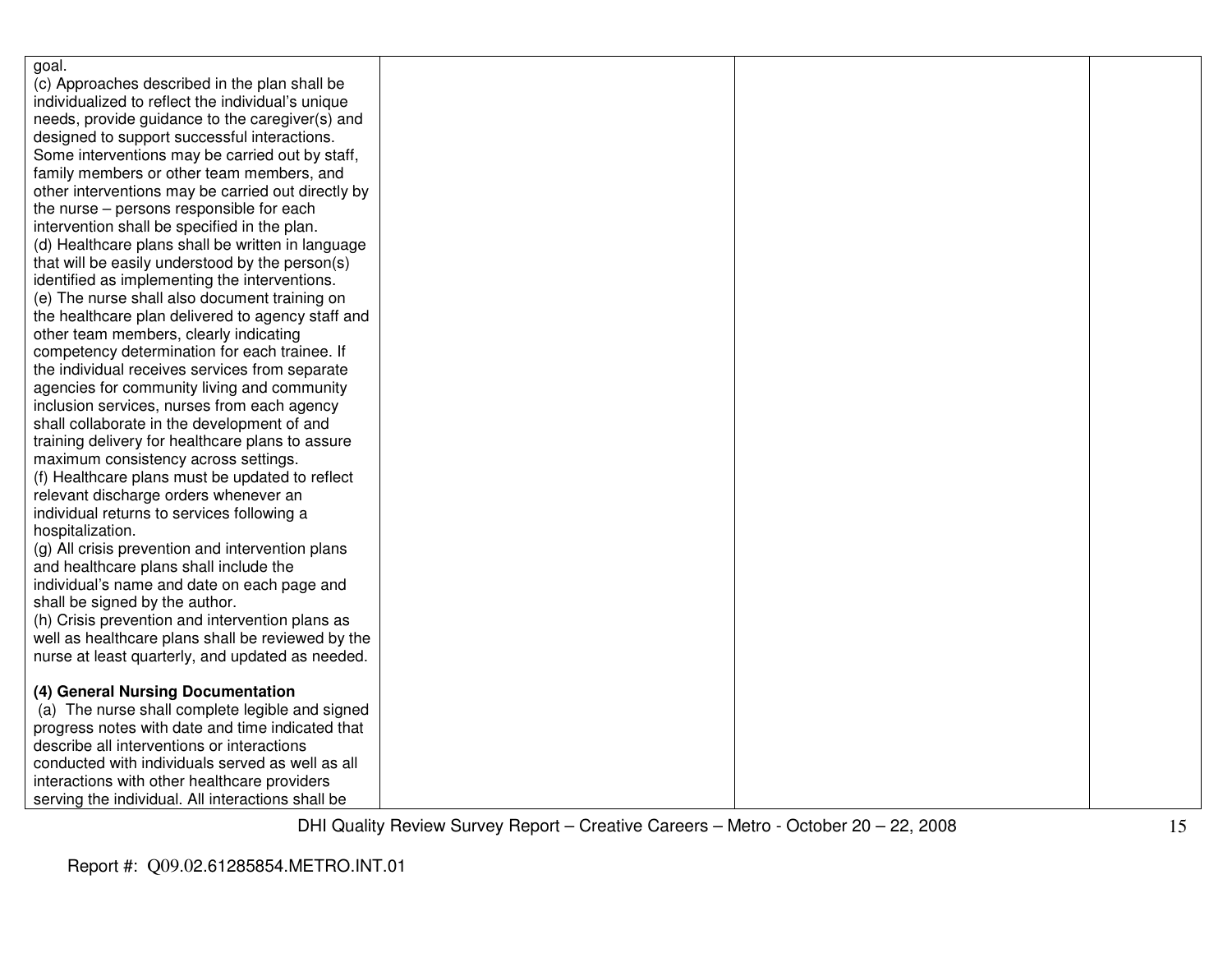| documented whether they occur by phone or in       |  |  |
|----------------------------------------------------|--|--|
| person.                                            |  |  |
| (b) For individuals with a HAT score of 4, 5 or 6, |  |  |
| or who have identified health concerns in their    |  |  |
| ISP, the nurse shall provide the interdisciplinary |  |  |
| team with a quarterly report that indicates        |  |  |
| current health status and progress to date on      |  |  |
| health related ISP desired outcomes and action     |  |  |
| plans as well as progress toward goals in the      |  |  |
| healthcare plan.                                   |  |  |
|                                                    |  |  |
|                                                    |  |  |
|                                                    |  |  |
|                                                    |  |  |
|                                                    |  |  |
|                                                    |  |  |
|                                                    |  |  |
|                                                    |  |  |
|                                                    |  |  |
|                                                    |  |  |
|                                                    |  |  |
|                                                    |  |  |
|                                                    |  |  |
|                                                    |  |  |
|                                                    |  |  |
|                                                    |  |  |
|                                                    |  |  |
|                                                    |  |  |
|                                                    |  |  |
|                                                    |  |  |
|                                                    |  |  |
|                                                    |  |  |
|                                                    |  |  |
|                                                    |  |  |
|                                                    |  |  |
|                                                    |  |  |
|                                                    |  |  |
|                                                    |  |  |
|                                                    |  |  |
|                                                    |  |  |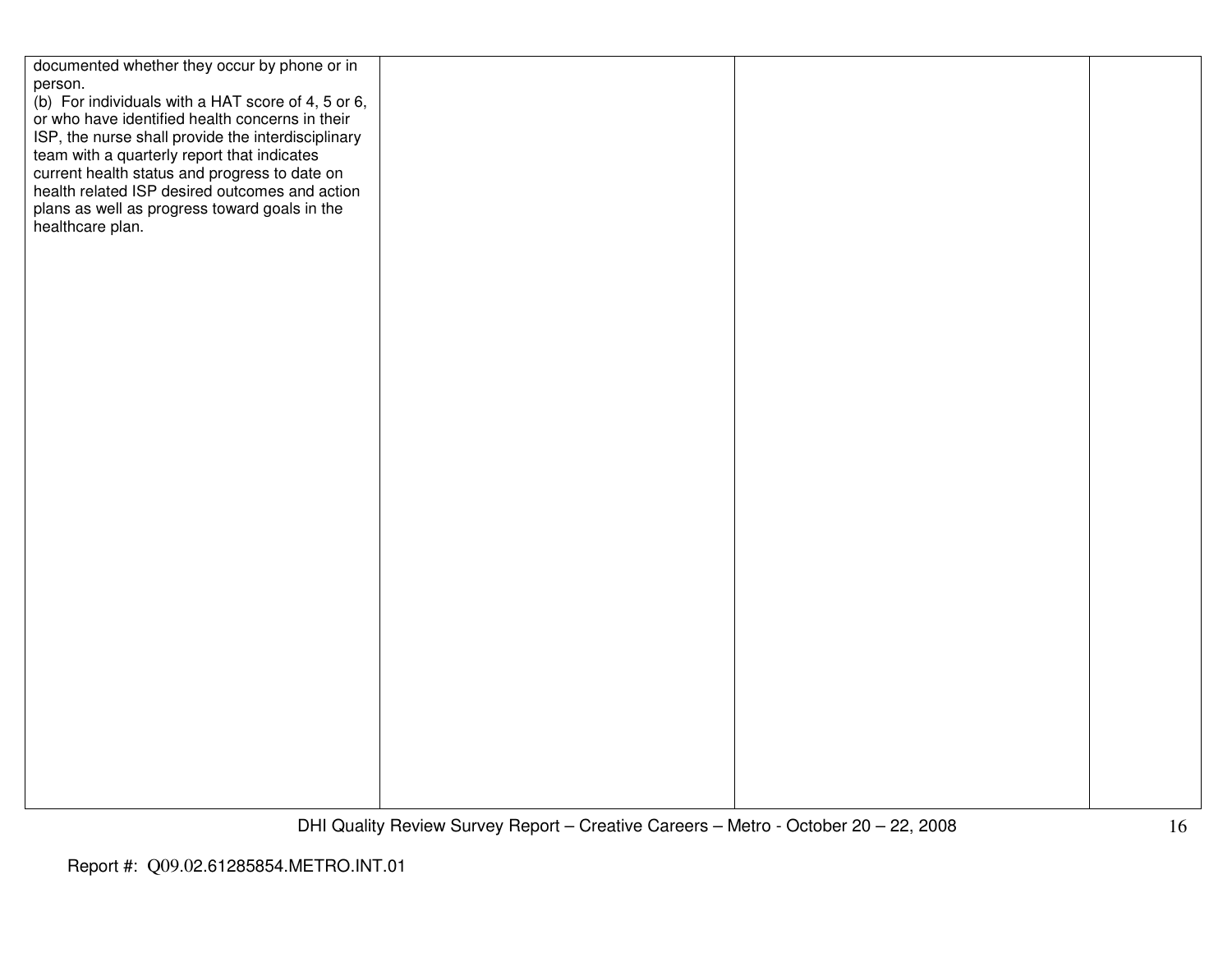| Tag # 1A20 DSP Training Documents                                                    | <b>Scope and Severity Rating: C</b>                               |  |
|--------------------------------------------------------------------------------------|-------------------------------------------------------------------|--|
| Developmental Disabilities (DD) Waiver Service                                       | Based on record review, the Agency failed to                      |  |
| Standards effective 4/1/2007                                                         | ensure that Orientation and Training                              |  |
| <b>CHAPTER 1 IV. GENERAL REQUIREMENTS</b>                                            | requirements were met for 1 of 3 Direct Service                   |  |
| FOR PROVIDER AGENCY SERVICE                                                          | Personnel.                                                        |  |
| <b>PERSONNEL:</b> The objective of this section is to                                |                                                                   |  |
| establish personnel standards for DD Medicaid                                        | Review of Direct Service Personnel training                       |  |
| Waiver Provider Agencies for the following                                           | records found no evidence of the following                        |  |
| services: Community Living Supports,<br>Community Inclusion Services, Respite,       | required DOH/DDSD trainings and certification<br>being completed: |  |
| Substitute Care and Personal Support                                                 |                                                                   |  |
| Companion Services. These standards apply to                                         | • Pre- Service (DSP #9)                                           |  |
| all personnel who provide services, whether                                          |                                                                   |  |
| directly employed or subcontracting with the                                         | • Basic Health/Orientation (DSP #9)                               |  |
| Provider Agency. Additional personnel                                                |                                                                   |  |
| requirements and qualifications may be                                               | • Person-Centered Planning (1-Day) (DSP #9)                       |  |
| applicable for specific service standards.                                           |                                                                   |  |
| C. Orientation and Training Requirements:                                            | • First Aid (DSP #9)                                              |  |
| Orientation and training for direct support                                          |                                                                   |  |
| staff and his or her supervisors shall comply                                        | $\bullet$ CPR (DSP #9)                                            |  |
| with the DDSD/DOH Policy Governing the                                               |                                                                   |  |
| <b>Training Requirements for Direct Support</b>                                      |                                                                   |  |
| <b>Staff and Internal Service Coordinators</b>                                       |                                                                   |  |
| Serving Individuals with Developmental                                               |                                                                   |  |
| Disabilities to include the following:                                               |                                                                   |  |
| Each new employee shall receive<br>(1)                                               |                                                                   |  |
| appropriate orientation, including but not                                           |                                                                   |  |
| limited to, all policies relating to fire                                            |                                                                   |  |
| prevention, accident prevention, incident<br>management and reporting, and emergency |                                                                   |  |
| procedures; and                                                                      |                                                                   |  |
| Individual-specific training for each<br>(2)                                         |                                                                   |  |
| individual under his or her direct care, as                                          |                                                                   |  |
| described in the individual service plan,                                            |                                                                   |  |
| prior to working alone with the individual.                                          |                                                                   |  |
|                                                                                      |                                                                   |  |
|                                                                                      |                                                                   |  |
|                                                                                      |                                                                   |  |
|                                                                                      |                                                                   |  |
|                                                                                      |                                                                   |  |
|                                                                                      |                                                                   |  |
|                                                                                      |                                                                   |  |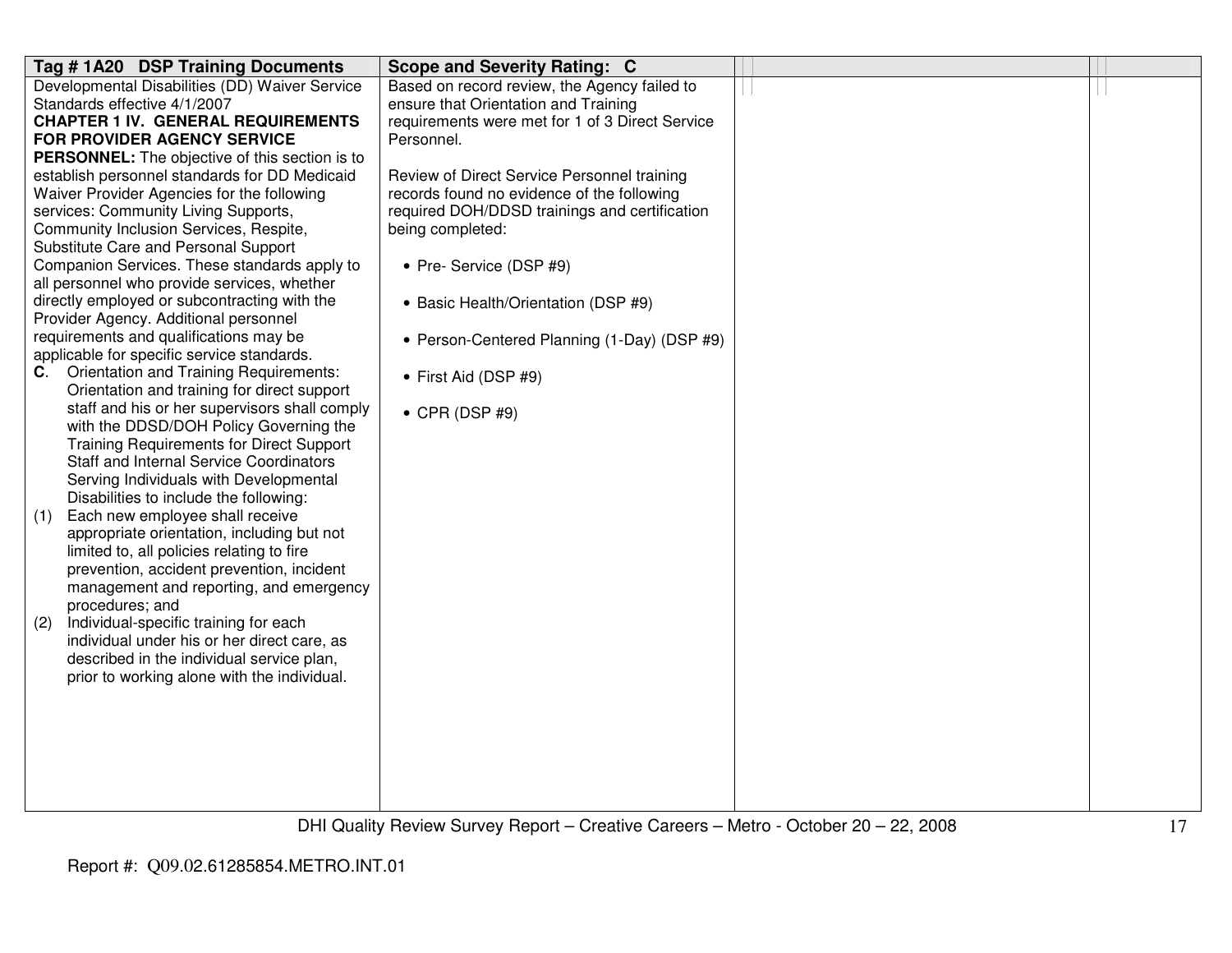| Tag # 1A22 Staff Competence                                  | <b>Scope and Severity Rating: D</b>             |  |
|--------------------------------------------------------------|-------------------------------------------------|--|
| Developmental Disabilities (DD) Waiver Service               | Based on interview, the Agency failed to ensure |  |
| Standards effective 4/1/2007                                 | that training competencies were met for 1 of 5  |  |
| <b>CHAPTER 1 IV. GENERAL REQUIREMENTS</b>                    | Direct Service Personnel.                       |  |
| FOR PROVIDER AGENCY SERVICE                                  |                                                 |  |
| PERSONNEL: The objective of this section is to               | When DSP were asked if they received training   |  |
| establish personnel standards for DD Medicaid                | on the Individuals Seizure Crisis Plan, the     |  |
| Waiver Provider Agencies for the following                   | following was reported:                         |  |
| services: Community Living Supports,                         |                                                 |  |
| Community Inclusion Services, Respite,                       | • DSP #11 stated, "In the event of a seizure, I |  |
| Substitute Care and Personal Support                         | would keep him (Individual #5) safe." DSP       |  |
| Companion Services. These standards apply to                 | did not indicate time requirements for calling  |  |
| all personnel who provide services, whether                  | 911. Per Seizure Crisis Plan for Indiviudal     |  |
| directly employed or subcontracting with the                 | #5, staff are to "call 911 if seizure is longer |  |
| Provider Agency. Additional personnel                        | than 5 minutes."                                |  |
| requirements and qualifications may be                       |                                                 |  |
| applicable for specific service standards.                   |                                                 |  |
| <b>Qualifications for Direct Service</b><br>F.,              |                                                 |  |
| Personnel: The following employment                          |                                                 |  |
| qualifications and competency requirements                   |                                                 |  |
| are applicable to all Direct Service                         |                                                 |  |
| Personnel employed by a Provider Agency:                     |                                                 |  |
| Direct service personnel shall be eighteen<br>(1)            |                                                 |  |
| (18) years or older. Exception: Adult                        |                                                 |  |
| Habilitation can employ direct care                          |                                                 |  |
| personnel under the age of eighteen 18                       |                                                 |  |
| years, but the employee shall work directly                  |                                                 |  |
| under a supervisor, who is physically                        |                                                 |  |
| present at all times;                                        |                                                 |  |
| Direct service personnel shall have the<br>(2)               |                                                 |  |
| ability to read and carry out the<br>requirements in an ISP; |                                                 |  |
| Direct service personnel shall be available                  |                                                 |  |
| (3)<br>to communicate in the language that is                |                                                 |  |
| functionally required by the individual or in                |                                                 |  |
| the use of any specific augmentative                         |                                                 |  |
| communication system utilized by the                         |                                                 |  |
| individual;                                                  |                                                 |  |
| Direct service personnel shall meet the<br>(4)               |                                                 |  |
| qualifications specified by DDSD in the                      |                                                 |  |
| Policy Governing the Training                                |                                                 |  |
| Requirements for Direct Support Staff and                    |                                                 |  |
|                                                              |                                                 |  |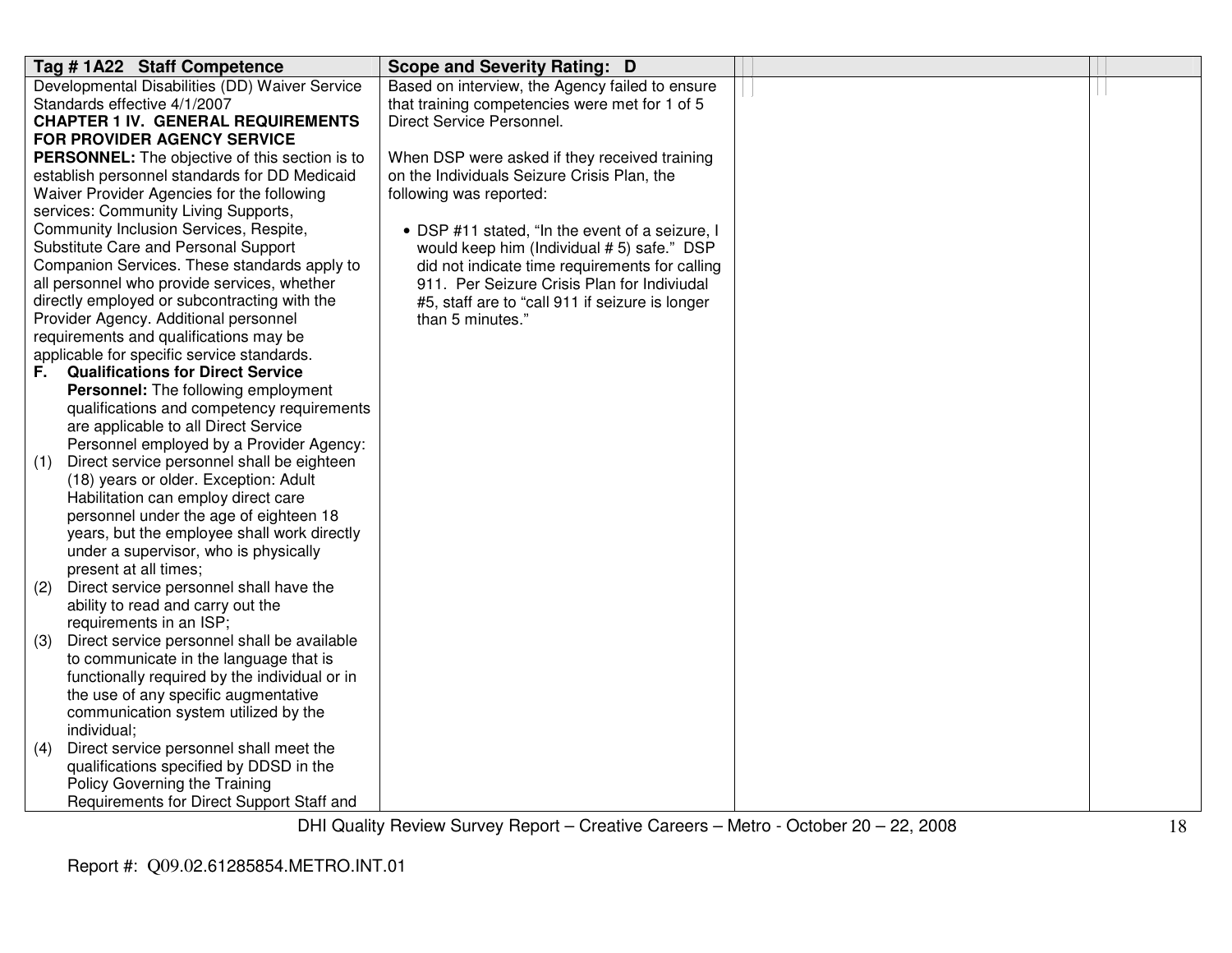|     | Internal Service Coordinators, Serving<br>Individuals with Developmental Disabilities;<br>and |  |  |
|-----|-----------------------------------------------------------------------------------------------|--|--|
| (5) | Direct service Provider Agencies of Respite                                                   |  |  |
|     | Services, Substitute Care, Personal                                                           |  |  |
|     | Support Services, Nutritional Counseling,                                                     |  |  |
|     | Therapists and Nursing shall demonstrate<br>basic knowledge of developmental                  |  |  |
|     | disabilities and have training or                                                             |  |  |
|     | demonstrable qualifications related to the                                                    |  |  |
|     | role he or she is performing and complete                                                     |  |  |
|     | individual specific training as required in the                                               |  |  |
|     | ISP for each individual he or she support.                                                    |  |  |
| (6) | Report required personnel training status to<br>the DDSD Statewide Training Database as       |  |  |
|     | specified in DDSD policies as related to                                                      |  |  |
|     | training requirements as follows:                                                             |  |  |
|     | (a) Initial comprehensive personnel status                                                    |  |  |
|     | report (name, date of hire, Social Security                                                   |  |  |
|     | number category) on all required<br>personnel to be submitted to DDSD                         |  |  |
|     | Statewide Training Database within the                                                        |  |  |
|     | first ninety (90) calendar days of providing                                                  |  |  |
|     | services;                                                                                     |  |  |
|     | (b) Staff who do not wish to use his or her<br>Social Security Number may request an          |  |  |
|     | alternative tracking number; and                                                              |  |  |
|     | (c) Quarterly personnel update reports sent                                                   |  |  |
|     | to DDSD Statewide Training Database to                                                        |  |  |
|     | reflect new hires, terminations, inter-                                                       |  |  |
|     | provider Agency position changes, and<br>name changes.                                        |  |  |
|     |                                                                                               |  |  |
|     |                                                                                               |  |  |
|     |                                                                                               |  |  |
|     |                                                                                               |  |  |
|     |                                                                                               |  |  |
|     |                                                                                               |  |  |
|     |                                                                                               |  |  |
|     |                                                                                               |  |  |
|     |                                                                                               |  |  |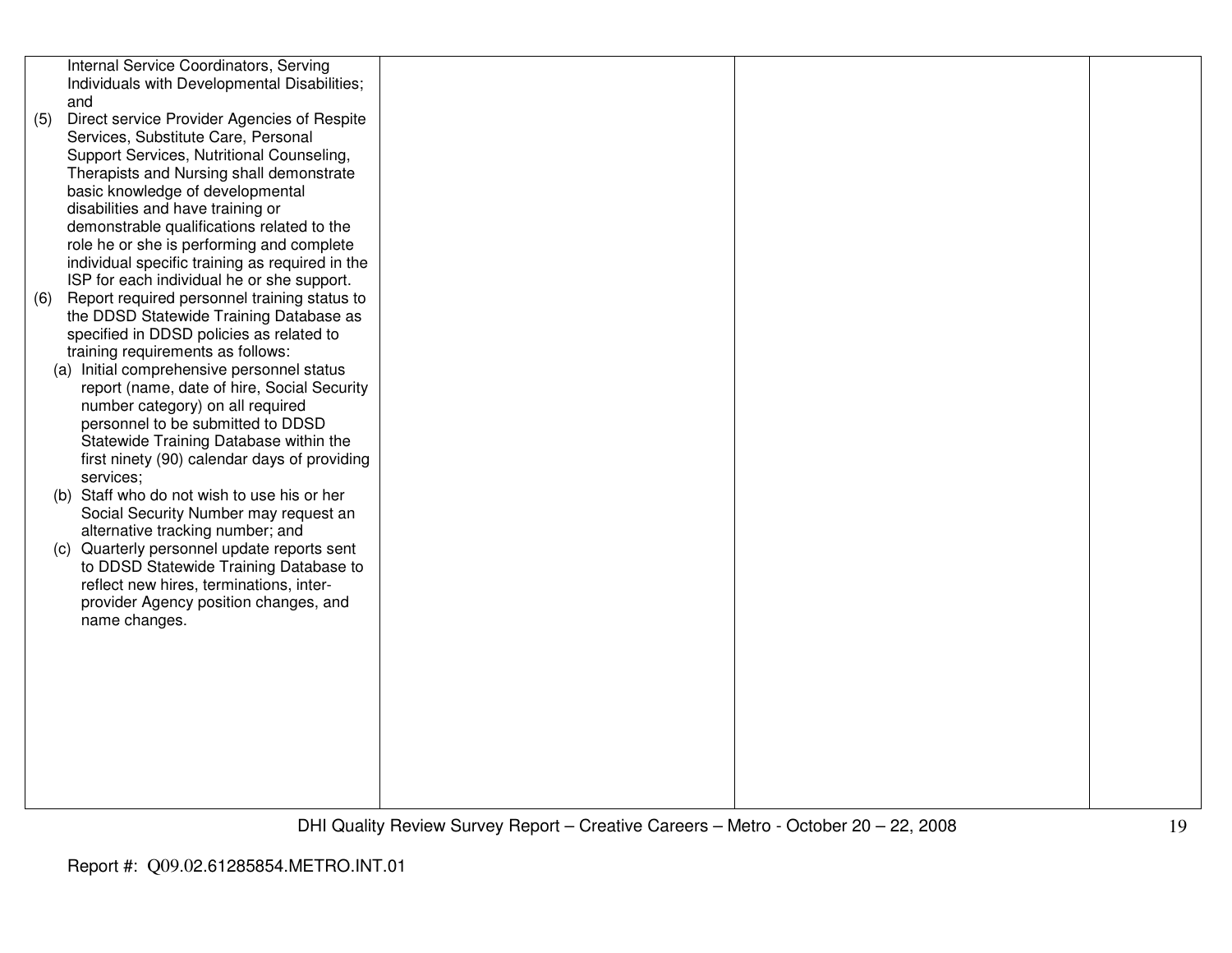| Tag #1A25 (CoP) CCHS                                | <b>Scope and Severity Rating: D</b>             |  |
|-----------------------------------------------------|-------------------------------------------------|--|
| <b>NMAC 7.1.9.9</b>                                 | Based on record review, the Agency failed to    |  |
| A. Prohibition on Employment: A care                | maintain documentation indicating no            |  |
| provider shall not hire or continue the             | "disqualifying convictions" or documentation of |  |
| employment or contractual services of any           | the timely submission of pertinent application  |  |
| applicant, caregiver or hospital caregiver for      | information to the Caregiver Criminal History   |  |
| whom the care provider has received notice of a     | Screening Program was on file for 1 of 5 Agency |  |
| disqualifying conviction, except as provided in     | Personnel.                                      |  |
| Subsection B of this section.                       |                                                 |  |
| <b>NMAC 7.1.9.11</b>                                | • # 10 – Date of hire $10/01/08$                |  |
| <b>DISQUALIFYING CONVICTIONS.</b> The               |                                                 |  |
| following felony convictions disqualify an          |                                                 |  |
| applicant, caregiver or hospital caregiver from     |                                                 |  |
| employment or contractual services with a care      |                                                 |  |
| provider:                                           |                                                 |  |
| A. homicide;                                        |                                                 |  |
| <b>B.</b> trafficking, or trafficking in controlled |                                                 |  |
| substances;                                         |                                                 |  |
| C. kidnapping, false imprisonment, aggravated       |                                                 |  |
| assault or aggravated battery;                      |                                                 |  |
| D. rape, criminal sexual penetration, criminal      |                                                 |  |
| sexual contact, incest, indecent exposure, or       |                                                 |  |
| other related felony sexual offenses;               |                                                 |  |
| E. crimes involving adult abuse, neglect or         |                                                 |  |
| financial exploitation;                             |                                                 |  |
| F. crimes involving child abuse or neglect;         |                                                 |  |
| G. crimes involving robbery, larceny, extortion,    |                                                 |  |
| burglary, fraud, forgery, embezzlement, credit      |                                                 |  |
| card fraud, or receiving stolen property; or        |                                                 |  |
| H. an attempt, solicitation, or conspiracy          |                                                 |  |
| involving any of the felonies in this subsection.   |                                                 |  |
| <b>Chapter 1.IV. General Provider Requirements.</b> |                                                 |  |
| D. Criminal History Screening: All personnel        |                                                 |  |
| shall be screened by the Provider Agency in         |                                                 |  |
| regard to the employee's qualifications,            |                                                 |  |
| references, and employment history, prior to        |                                                 |  |
| employment. All Provider Agencies shall comply      |                                                 |  |
| with the Criminal Records Screening for             |                                                 |  |
| Caregivers 7.1.12 NMAC and Employee Abuse           |                                                 |  |
| Registry 7.1.12 NMAC as required by the             |                                                 |  |
| Department of Health, Division of Health            |                                                 |  |
| Improvement.                                        |                                                 |  |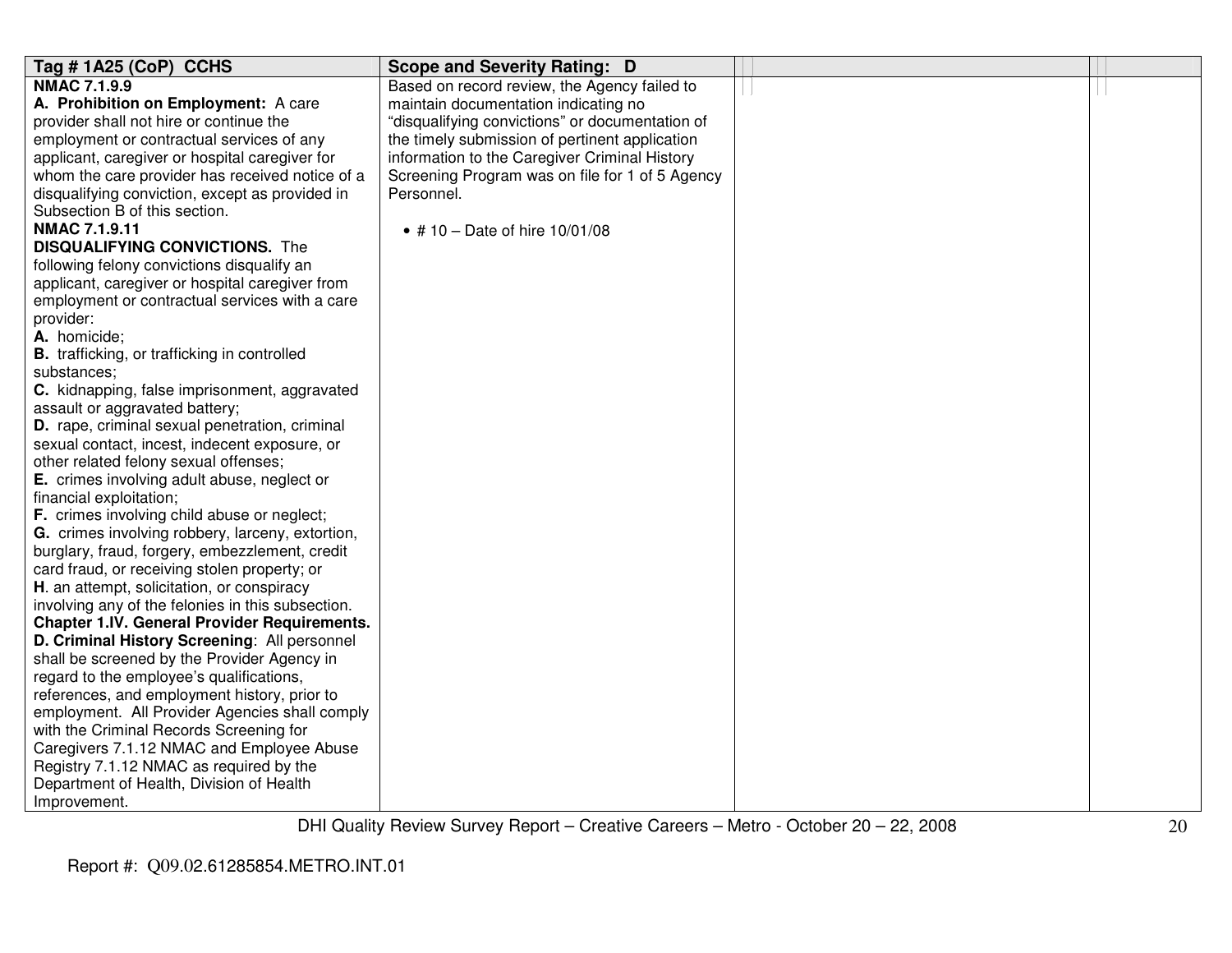| Tag #1A26 (CoP) COR / EAR                           | <b>Scope and Severity Rating: F</b>             |  |
|-----------------------------------------------------|-------------------------------------------------|--|
| <b>NMAC 7.1.12.8</b>                                | Based on record review, the Agency failed to    |  |
| <b>REGISTRY ESTABLISHED; PROVIDER</b>               | maintain documentation in the employee's        |  |
| <b>INQUIRY REQUIRED:</b> Upon the effective date    | personnel records that evidenced inquiry to the |  |
| of this rule, the department has established and    | Employee Abuse Registry prior to employment     |  |
| maintains an accurate and complete electronic       | for 5 of 5 Agency Personnel.                    |  |
| registry that contains the name, date of birth,     |                                                 |  |
| address, social security number, and other          | • #8 - Date of Hire 02/12/08                    |  |
| appropriate identifying information of all persons  | • #9 - Date of Hire 7/14/08                     |  |
| who, while employed by a provider, have been        | • #10 - Date of Hire 10/01/08                   |  |
| determined by the department, as a result of an     | • #11 - Date of Hire 11/15/07                   |  |
| investigation of a complaint, to have engaged in    | • #12 - Date of Hire 11/15/07                   |  |
| a substantiated registry-referred incident of       |                                                 |  |
| abuse, neglect or exploitation of a person          |                                                 |  |
| receiving care or services from a provider.         |                                                 |  |
| Additions and updates to the registry shall be      |                                                 |  |
| posted no later than two (2) business days          |                                                 |  |
| following receipt. Only department staff            |                                                 |  |
| designated by the custodian may access,             |                                                 |  |
| maintain and update the data in the registry.       |                                                 |  |
| Provider requirement to inquire of<br>А.            |                                                 |  |
| registry. A provider, prior to employing or         |                                                 |  |
| contracting with an employee, shall inquire of the  |                                                 |  |
| registry whether the individual under               |                                                 |  |
| consideration for employment or contracting is      |                                                 |  |
| listed on the registry.                             |                                                 |  |
| B.<br>Prohibited employment. A provider             |                                                 |  |
| may not employ or contract with an individual to    |                                                 |  |
| be an employee if the individual is listed on the   |                                                 |  |
| registry as having a substantiated registry-        |                                                 |  |
| referred incident of abuse, neglect or exploitation |                                                 |  |
| of a person receiving care or services from a       |                                                 |  |
| provider.                                           |                                                 |  |
| D.<br>Documentation of inquiry to registry.         |                                                 |  |
| The provider shall maintain documentation in the    |                                                 |  |
| employee's personnel or employment records          |                                                 |  |
| that evidences the fact that the provider made an   |                                                 |  |
| inquiry to the registry concerning that employee    |                                                 |  |
| prior to employment. Such documentation must        |                                                 |  |
| include evidence, based on the response to such     |                                                 |  |
| inquiry received from the custodian by the          |                                                 |  |
| provider, that the employee was not listed on the   |                                                 |  |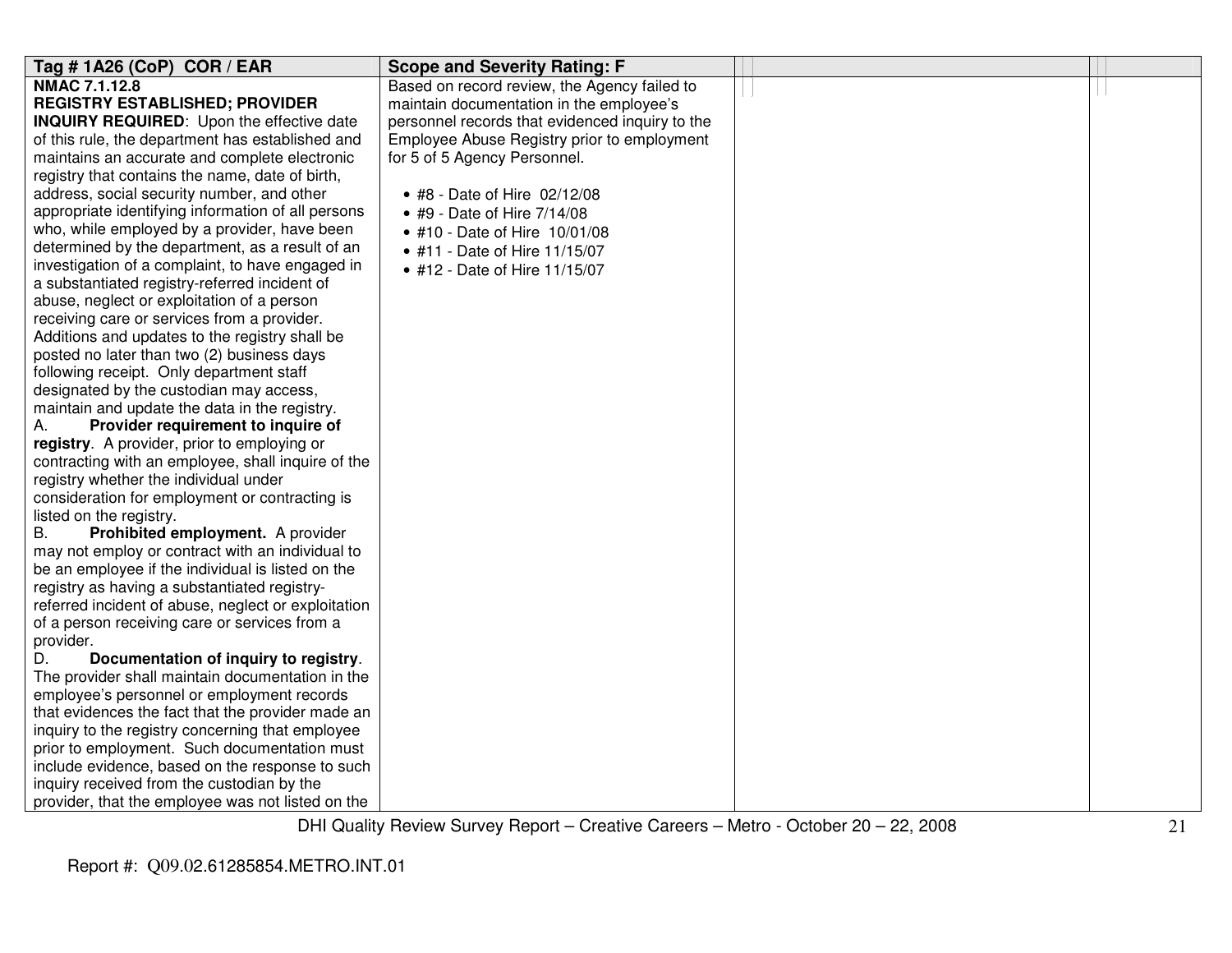| registry as having a substantiated registry-        |  |  |
|-----------------------------------------------------|--|--|
| referred incident of abuse, neglect or              |  |  |
| exploitation.                                       |  |  |
| Documentation for other staff. With<br>Ε.           |  |  |
| respect to all employed or contracted individuals   |  |  |
| providing direct care who are licensed health       |  |  |
| care professionals or certified nurse aides, the    |  |  |
| provider shall maintain documentation reflecting    |  |  |
| the individual's current licensure as a health care |  |  |
| professional or current certification as a nurse    |  |  |
| aide.                                               |  |  |
| Chapter 1.IV. General Provider Requirements.        |  |  |
| D. Criminal History Screening: All personnel        |  |  |
| shall be screened by the Provider Agency in         |  |  |
| regard to the employee's qualifications,            |  |  |
| references, and employment history, prior to        |  |  |
| employment. All Provider Agencies shall comply      |  |  |
| with the Criminal Records Screening for             |  |  |
| Caregivers 7.1.12 NMAC and Employee Abuse           |  |  |
| Registry 7.1.12 NMAC as required by the             |  |  |
| Department of Health, Division of Health            |  |  |
| Improvement.                                        |  |  |
|                                                     |  |  |
|                                                     |  |  |
|                                                     |  |  |
|                                                     |  |  |
|                                                     |  |  |
|                                                     |  |  |
|                                                     |  |  |
|                                                     |  |  |
|                                                     |  |  |
|                                                     |  |  |
|                                                     |  |  |
|                                                     |  |  |
|                                                     |  |  |
|                                                     |  |  |
|                                                     |  |  |
|                                                     |  |  |
|                                                     |  |  |
|                                                     |  |  |
|                                                     |  |  |
|                                                     |  |  |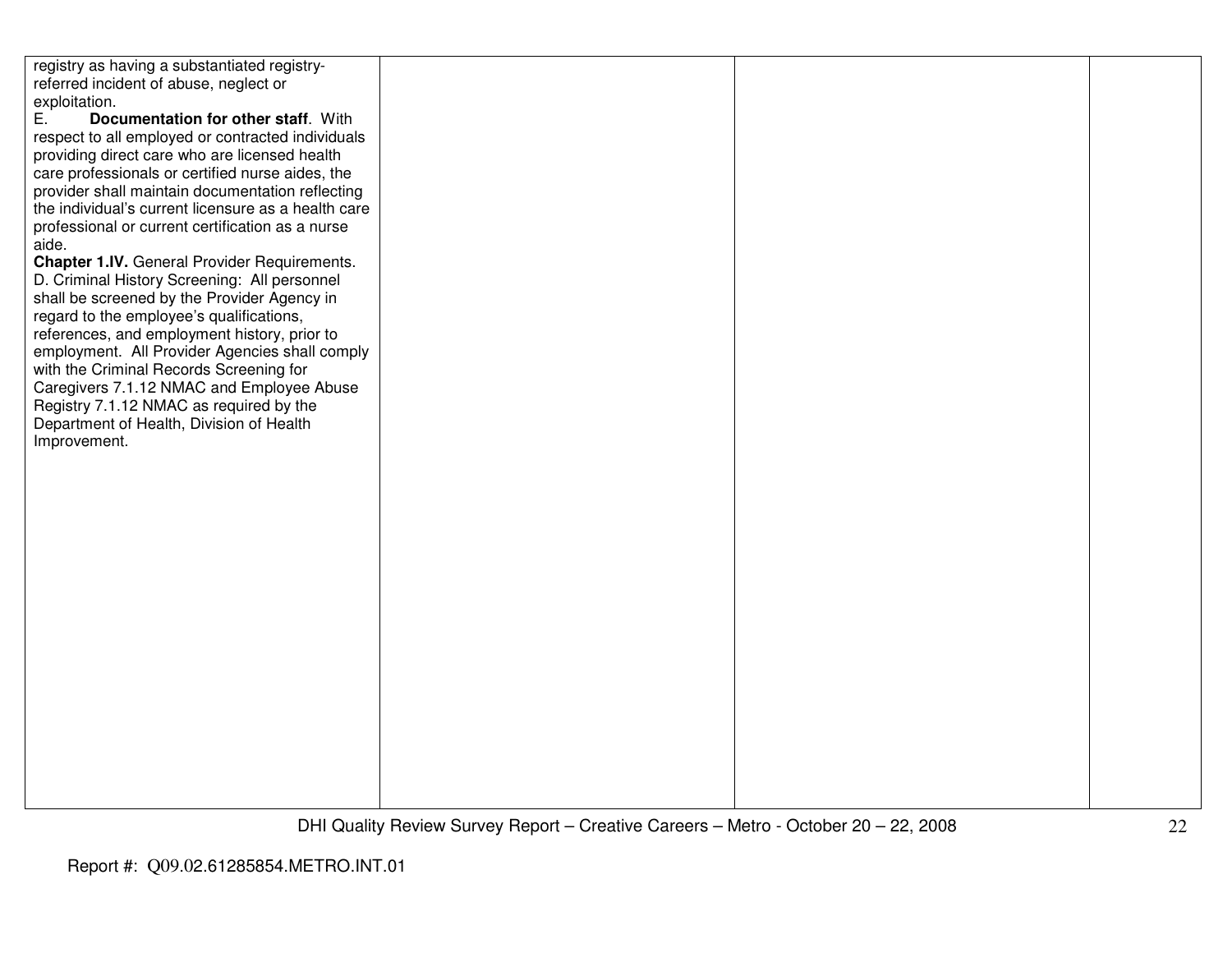| Tag #1A28 (CoP) Incident Mgt. System                                           | <b>Scope &amp; Severity Rating: E</b>           |  |
|--------------------------------------------------------------------------------|-------------------------------------------------|--|
| <b>NMAC 7.1.13.10</b>                                                          | Based on record review, the Agency failed to    |  |
| <b>INCIDENT MANAGEMENT SYSTEM</b>                                              | provide documentation indicating consumer,      |  |
| <b>REQUIREMENTS:</b>                                                           | family members, or legal guardians had received |  |
| General: All licensed health care<br>А.                                        | an orientation packet including incident        |  |
| facilities and community based service providers                               | management system policies and procedural       |  |
| shall establish and maintain an incident                                       | information concerning the reporting of abuse,  |  |
| management system, which emphasizes the                                        | neglect or exploitation for 4 of 7 individuals. |  |
| principles of prevention and staff involvement.                                |                                                 |  |
| The licensed health care facility or community                                 | • Parent/Guardian Incident                      |  |
| based service provider shall ensure that the                                   | Management/Abuse, Neglect & Exploitation        |  |
| incident management system policies and                                        | Training (#1, 3, 5 & 6)                         |  |
| procedures requires all employees to be                                        |                                                 |  |
| competently trained to respond to, report, and                                 |                                                 |  |
| document incidents in a timely and accurate                                    |                                                 |  |
| manner.                                                                        |                                                 |  |
| Ε.<br><b>Consumer and Guardian Orientation</b>                                 |                                                 |  |
| Packet: Consumers, family members and legal                                    |                                                 |  |
| guardians shall be made aware of and have                                      |                                                 |  |
| available immediate accessibility to the licensed                              |                                                 |  |
| health care facility and community based service                               |                                                 |  |
| provider incident reporting processes. The                                     |                                                 |  |
| licensed health care facility and community                                    |                                                 |  |
| based service provider shall provide consumers,                                |                                                 |  |
| family members or legal guardians an orientation                               |                                                 |  |
| packet to include incident management systems                                  |                                                 |  |
| policies and procedural information concerning                                 |                                                 |  |
| the reporting of abuse, neglect or                                             |                                                 |  |
| misappropriation. The licensed health care                                     |                                                 |  |
| facility and community based service provider                                  |                                                 |  |
| shall include a signed statement indicating the                                |                                                 |  |
| date, time, and place they received their                                      |                                                 |  |
| orientation packet to be contained in the                                      |                                                 |  |
| consumer's file. The appropriate consumer,                                     |                                                 |  |
| family member or legal guardian shall sign this at<br>the time of orientation. |                                                 |  |
|                                                                                |                                                 |  |
|                                                                                |                                                 |  |
|                                                                                |                                                 |  |
|                                                                                |                                                 |  |
|                                                                                |                                                 |  |
|                                                                                |                                                 |  |
|                                                                                |                                                 |  |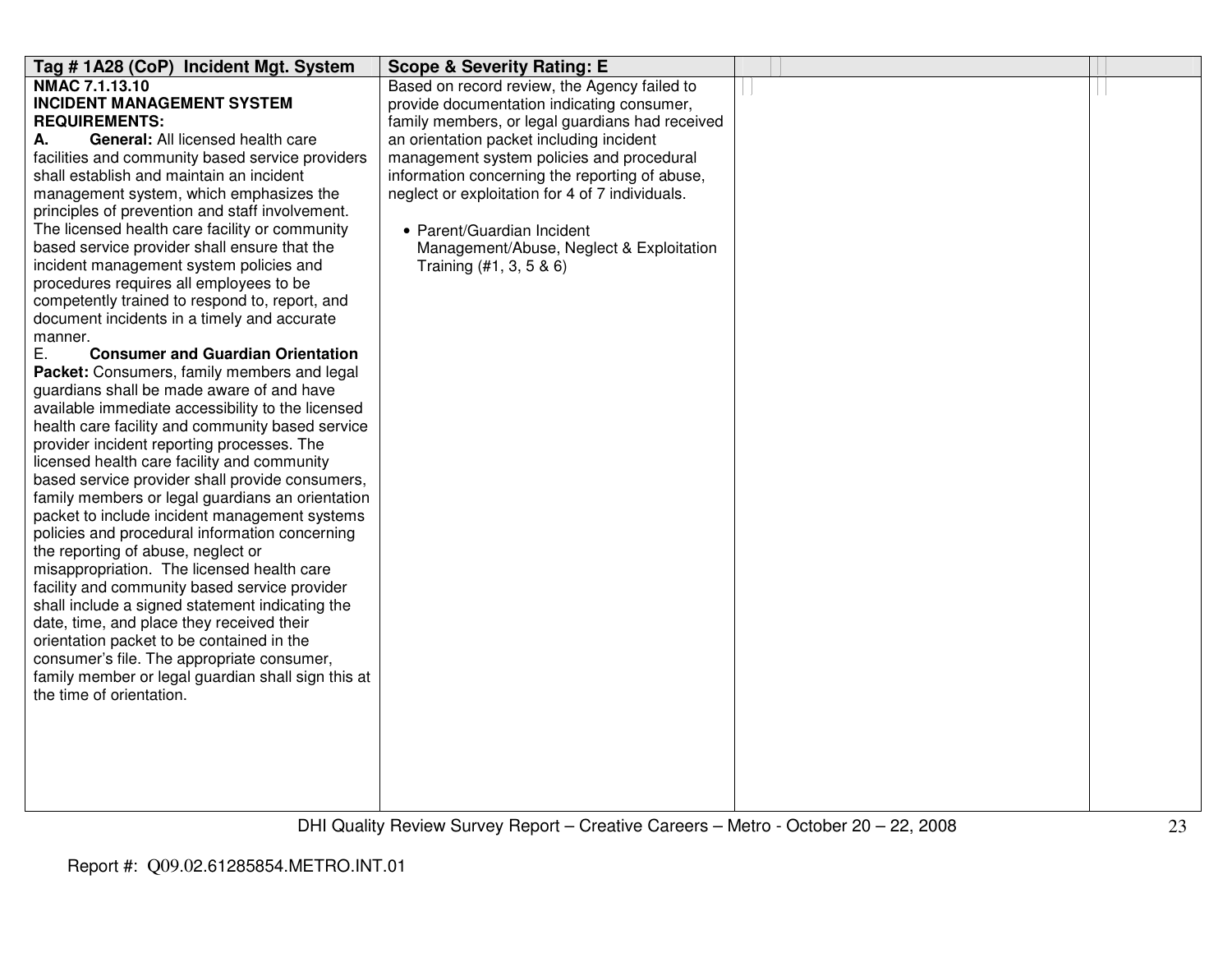| Tag #1A29 Complaints / Grievances                   | <b>Scope and Severity Rating: C</b>                     |  |
|-----------------------------------------------------|---------------------------------------------------------|--|
| <b>NMAC 7.26.3.6</b>                                | Based on record review, the Agency failed to            |  |
| Α.<br>These regulations set out rights that the     | provide documentation that the complaint                |  |
| department expects all providers of services to     | procedure had been made available to                    |  |
| individuals with developmental disabilities to      | individuals or their legal guardians for 6 of 7         |  |
| respect. These regulations are intended to          | individuals.                                            |  |
| complement the department's Client Complaint        |                                                         |  |
| Procedures (7 NMAC 26.4) [now 7.26.4 NMAC].         | • Grievance/Complaint Procedure (#1, 2, 3, 5,<br>6 & 7) |  |
| NMAC 7.26.3.13 Client Complaint Procedure           |                                                         |  |
| Available. A complainant may initiate a             |                                                         |  |
| complaint as provided in the client complaint       |                                                         |  |
| procedure to resolve complaints alleging that a     |                                                         |  |
| service provider has violated a client's rights as  |                                                         |  |
| described in Section 10 [now 7.26.3.10 NMAC].       |                                                         |  |
| The department will enforce remedies for            |                                                         |  |
| substantiated complaints of violation of a client's |                                                         |  |
| rights as provided in client complaint procedure.   |                                                         |  |
| [09/12/94; 01/15/97; Recompiled 10/31/01]           |                                                         |  |
| NMAC 7.26.4.13 Complaint Process:                   |                                                         |  |
| A. (2). The service provider's complaint or         |                                                         |  |
| grievance procedure shall provide, at a             |                                                         |  |
| minimum, that: (a) the client is notified of the    |                                                         |  |
| service provider's complaint or grievance           |                                                         |  |
| procedure                                           |                                                         |  |
|                                                     |                                                         |  |
|                                                     |                                                         |  |
|                                                     |                                                         |  |
|                                                     |                                                         |  |
|                                                     |                                                         |  |
|                                                     |                                                         |  |
|                                                     |                                                         |  |
|                                                     |                                                         |  |
|                                                     |                                                         |  |
|                                                     |                                                         |  |
|                                                     |                                                         |  |
|                                                     |                                                         |  |
|                                                     |                                                         |  |
|                                                     |                                                         |  |
|                                                     |                                                         |  |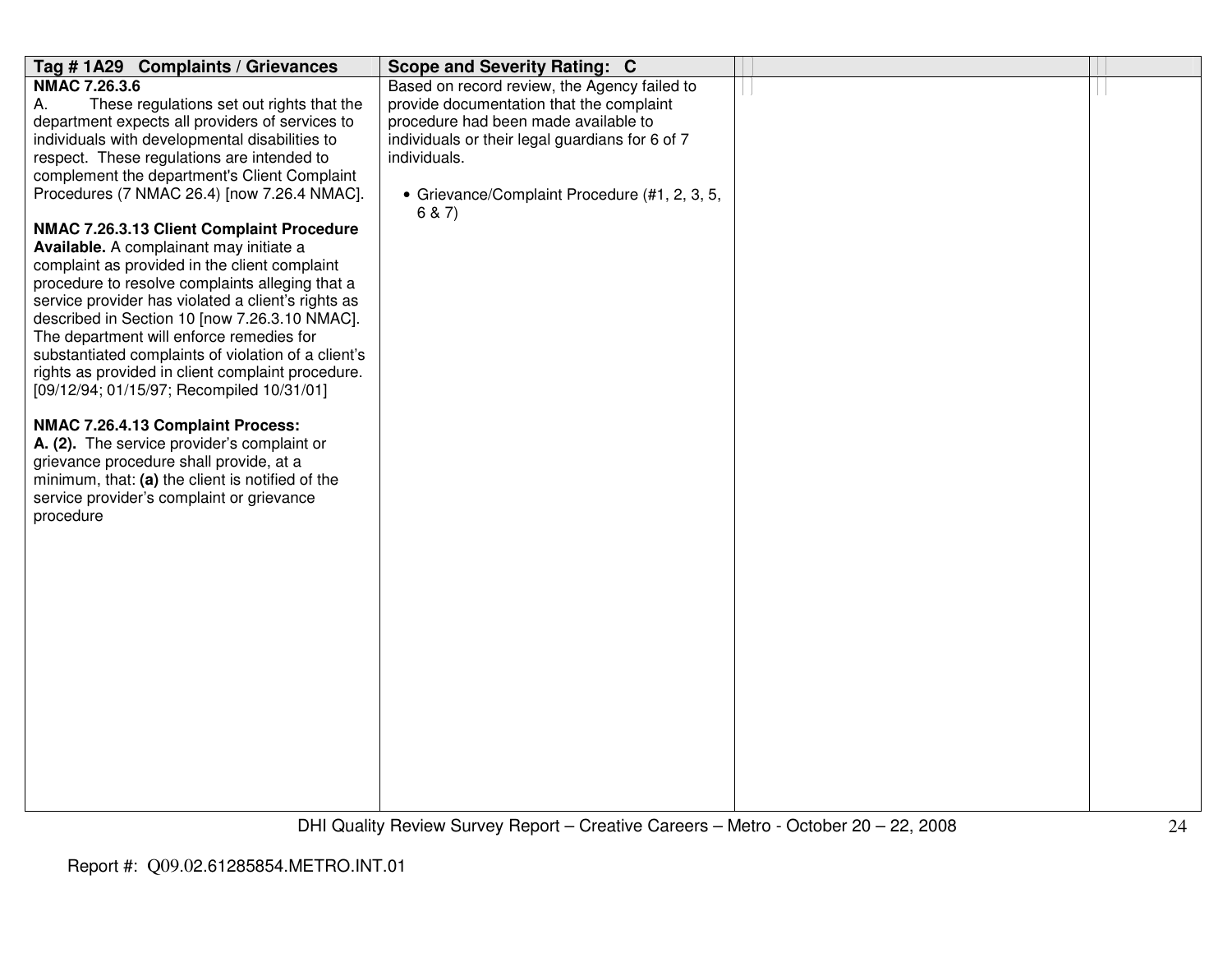| Tag #1A36 SC Training                                                                 | <b>Scope and Severity Rating: C</b>             |  |
|---------------------------------------------------------------------------------------|-------------------------------------------------|--|
| Developmental Disabilities (DD) Waiver Service                                        | Based on record review, the Agency failed to    |  |
| Standards effective 4/1/2007                                                          | ensure that Orientation and Training            |  |
| <b>CHAPTER 1 IV. GENERAL REQUIREMENTS</b>                                             | requirements were met for 2 of 2 Service        |  |
| FOR PROVIDER AGENCY SERVICE                                                           | Coordinators.                                   |  |
| PERSONNEL: The objective of this section is to                                        |                                                 |  |
| establish personnel standards for DD Medicaid                                         | Review of Service Coordinators training records |  |
| Waiver Provider Agencies for the following                                            | found no evidence of the following required     |  |
| services: Community Living Supports,                                                  | DOH/DDSD trainings being completed:             |  |
| Community Inclusion Services, Respite,                                                |                                                 |  |
| Substitute Care and Personal Support                                                  | • Person Centered Planning (2-Day) (#12)        |  |
| Companion Services. These standards apply to                                          |                                                 |  |
| all personnel who provide services, whether                                           | • Participatory Communication and Choice        |  |
| directly employed or subcontracting with the<br>Provider Agency. Additional personnel | Making (#12)                                    |  |
| requirements and qualifications may be                                                |                                                 |  |
| applicable for specific service standards.                                            | • Positive Behavior Supports Strategies (#11    |  |
| Orientation and Training Requirements:<br>C.                                          | & 12)                                           |  |
| Orientation and training for direct support                                           |                                                 |  |
| staff and his or her supervisors shall comply                                         | • Advocacy Strategies (#12)                     |  |
| with the DDSD/DOH Policy Governing the                                                |                                                 |  |
| Training Requirements for Direct Support                                              | • Sexuality for People with Developmental       |  |
| <b>Staff and Internal Service Coordinators</b>                                        | Disabilities (#11 & 12)                         |  |
| Serving Individuals with Developmental                                                |                                                 |  |
| Disabilities to include the following:                                                | • Level 1 Health (#11 & 12)                     |  |
| Each new employee shall receive<br>(1)                                                |                                                 |  |
| appropriate orientation, including but not                                            |                                                 |  |
| limited to, all policies relating to fire                                             |                                                 |  |
| prevention, accident prevention, incident                                             |                                                 |  |
| management and reporting, and emergency                                               |                                                 |  |
| procedures; and                                                                       |                                                 |  |
|                                                                                       |                                                 |  |
|                                                                                       |                                                 |  |
|                                                                                       |                                                 |  |
|                                                                                       |                                                 |  |
|                                                                                       |                                                 |  |
|                                                                                       |                                                 |  |
|                                                                                       |                                                 |  |
|                                                                                       |                                                 |  |
|                                                                                       |                                                 |  |
|                                                                                       |                                                 |  |
|                                                                                       |                                                 |  |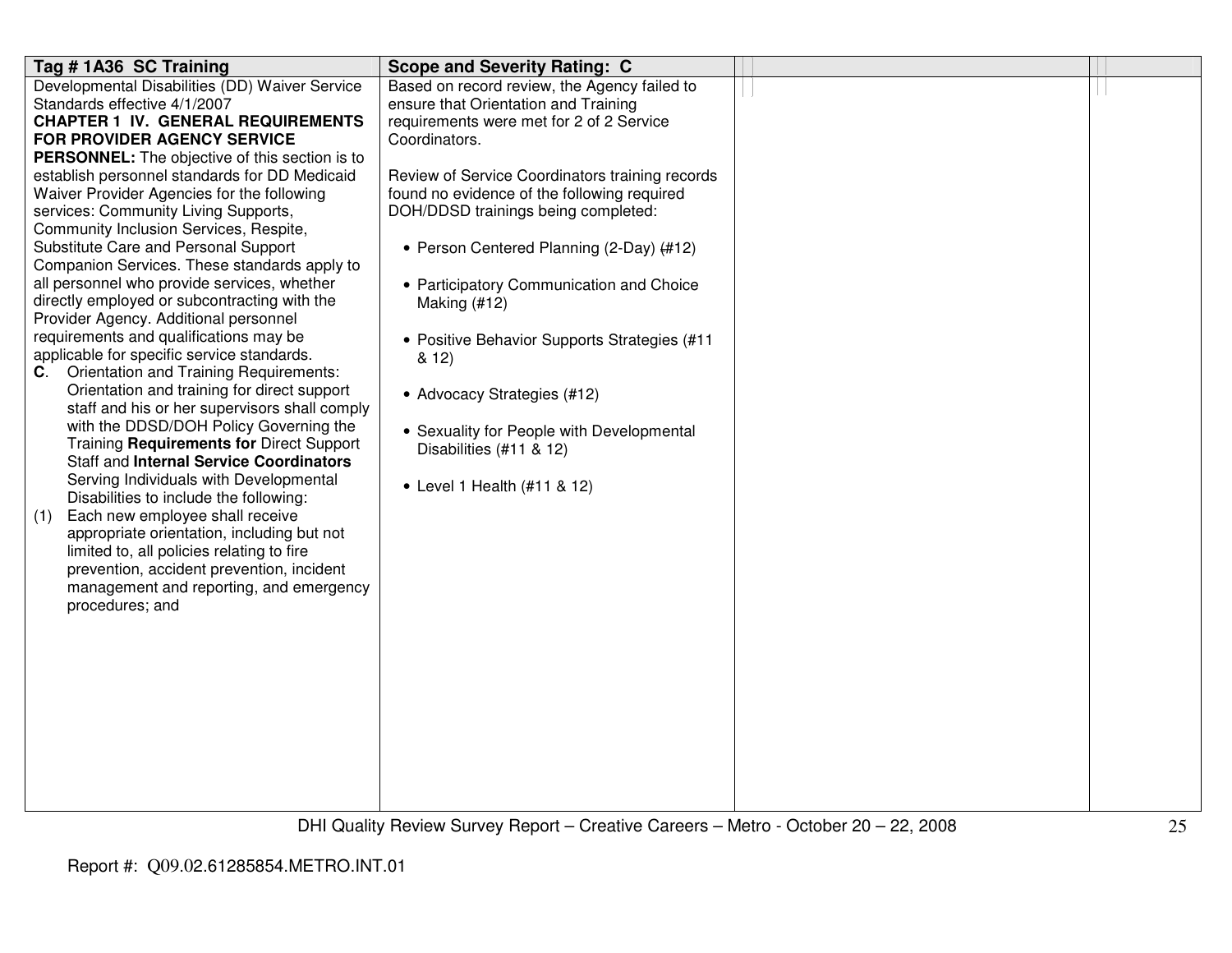| Tag #1A37 Individual Specific Training<br><b>Scope and Severity Rating: F</b>                    |  |
|--------------------------------------------------------------------------------------------------|--|
| Developmental Disabilities (DD) Waiver Service<br>Based on record review, the Agency failed to   |  |
| ensure that Individual Specific Training<br>Standards effective 4/1/2007                         |  |
| <b>CHAPTER 1 IV. GENERAL REQUIREMENTS</b><br>requirements were met for 4 of 5 Agency             |  |
| FOR PROVIDER AGENCY SERVICE<br>Personnel.                                                        |  |
| PERSONNEL: The objective of this section is to                                                   |  |
| establish personnel standards for DD Medicaid<br>• Individual Specific Training (#8, 9, 11 & 12) |  |
| Waiver Provider Agencies for the following                                                       |  |
| services: Community Living Supports,                                                             |  |
| Community Inclusion Services, Respite,                                                           |  |
| Substitute Care and Personal Support                                                             |  |
| Companion Services. These standards apply to                                                     |  |
| all personnel who provide services, whether                                                      |  |
| directly employed or subcontracting with the                                                     |  |
| Provider Agency. Additional personnel                                                            |  |
| requirements and qualifications may be                                                           |  |
| applicable for specific service standards.                                                       |  |
|                                                                                                  |  |
| Orientation and Training Requirements:<br>C.                                                     |  |
| Orientation and training for direct support                                                      |  |
| staff and his or her supervisors shall comply<br>with the DDSD/DOH Policy Governing the          |  |
| <b>Training Requirements for Direct Support</b>                                                  |  |
| <b>Staff and Internal Service Coordinators</b>                                                   |  |
| Serving Individuals with Developmental                                                           |  |
| Disabilities to include the following:                                                           |  |
| Individual-specific training for each<br>(2)                                                     |  |
| individual under his or her direct care, as                                                      |  |
| described in the individual service plan,                                                        |  |
| prior to working alone with the individual.                                                      |  |
|                                                                                                  |  |
|                                                                                                  |  |
|                                                                                                  |  |
|                                                                                                  |  |
|                                                                                                  |  |
|                                                                                                  |  |
|                                                                                                  |  |
|                                                                                                  |  |
|                                                                                                  |  |
|                                                                                                  |  |
|                                                                                                  |  |
|                                                                                                  |  |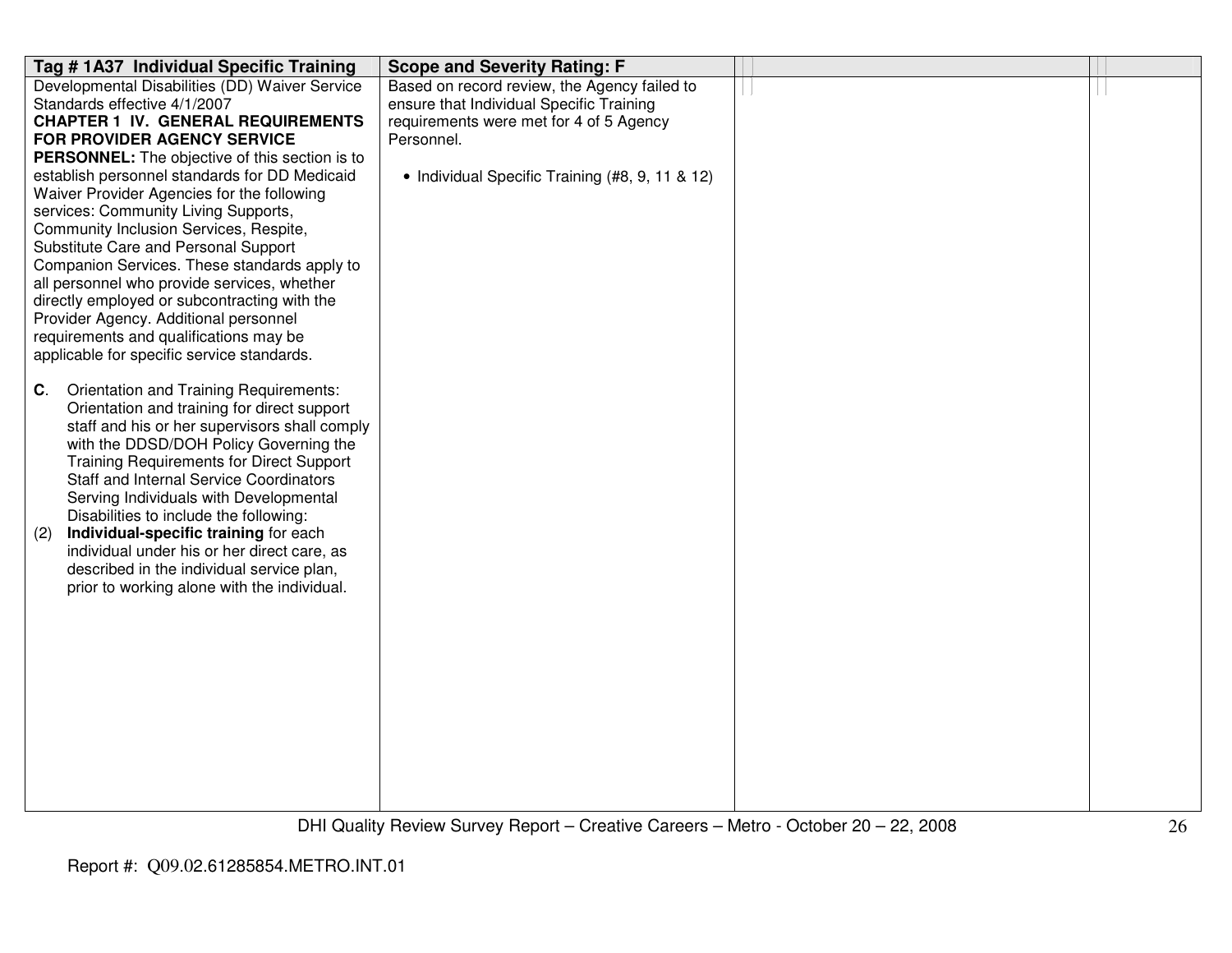| Tag # 5122 SE Agency Case File                                                                                                                                                                                                                                                                                                                                                                                                                                                                                                                            | <b>Scope and Severity Rating: B</b>                                                                                                                                                                 |  |
|-----------------------------------------------------------------------------------------------------------------------------------------------------------------------------------------------------------------------------------------------------------------------------------------------------------------------------------------------------------------------------------------------------------------------------------------------------------------------------------------------------------------------------------------------------------|-----------------------------------------------------------------------------------------------------------------------------------------------------------------------------------------------------|--|
| Developmental Disabilities (DD) Waiver Service<br>Standards effective 4/1/2007<br><b>CHAPTER 5 VII. SUPPORTED EMPLOYMENT</b><br><b>SERVICES REQUIREMENTS</b><br>D. Provider Agency Requirements                                                                                                                                                                                                                                                                                                                                                           | Based on record review, the Agency failed to<br>maintain a confidential case file for each for 5 of<br>7 individuals receiving Supported Employment<br>services.                                    |  |
| (1) Provider Agency Records: The provider<br>adheres to the Department of Labor (DOL) wage<br>laws and maintains required certificates and<br>documentation. These documents are subject to<br>review by the DDSD. Each individual's earnings<br>and benefits shall be monitored by the Provider<br>Agency in accordance with the Fair Labor<br>Standards Act. Each individual's earnings and<br>benefits shall be reviewed at least semi-annually<br>by the Supported Employment Provider to<br>ensure the appropriateness of pay rates and<br>benefits. | The following items were not found, not current<br>or incomplete:<br>• Vocational Assessment (#1, 2, 6 & 7)<br>• Career Development Plan (#5)<br>• Required Certificates & Documentation (#1<br>85) |  |
| (2) The Provider Agency shall maintain a<br>confidential case file for each individual that<br>includes all items listed in section IV.D. above<br>and the following additional items:<br>(a) Quarterly progress reports;                                                                                                                                                                                                                                                                                                                                 |                                                                                                                                                                                                     |  |
| (b) Vocational assessments (A vocational<br>assessment or profile is an objective analysis of<br>a person's interests, skills, needs, career goals,<br>preferences, concerns, in areas that can pertain<br>to an employment outcome and can ultimately<br>be compared to the requirements and attributes<br>of a potential job in order to determine the<br>degree of compatibility as well as identification<br>of training needs). A vocational assessment<br>must be of a quality and content to be<br>acceptable to DVR or DDSD;                      |                                                                                                                                                                                                     |  |
| (c) Career development plan as incorporated in<br>the ISP; a career development plan consists of<br>the vocational assessment and the ISP<br>Work/Learn Action Plan that specifies steps<br>necessary towards a successful employment<br>outcome and identifies the people who will                                                                                                                                                                                                                                                                       |                                                                                                                                                                                                     |  |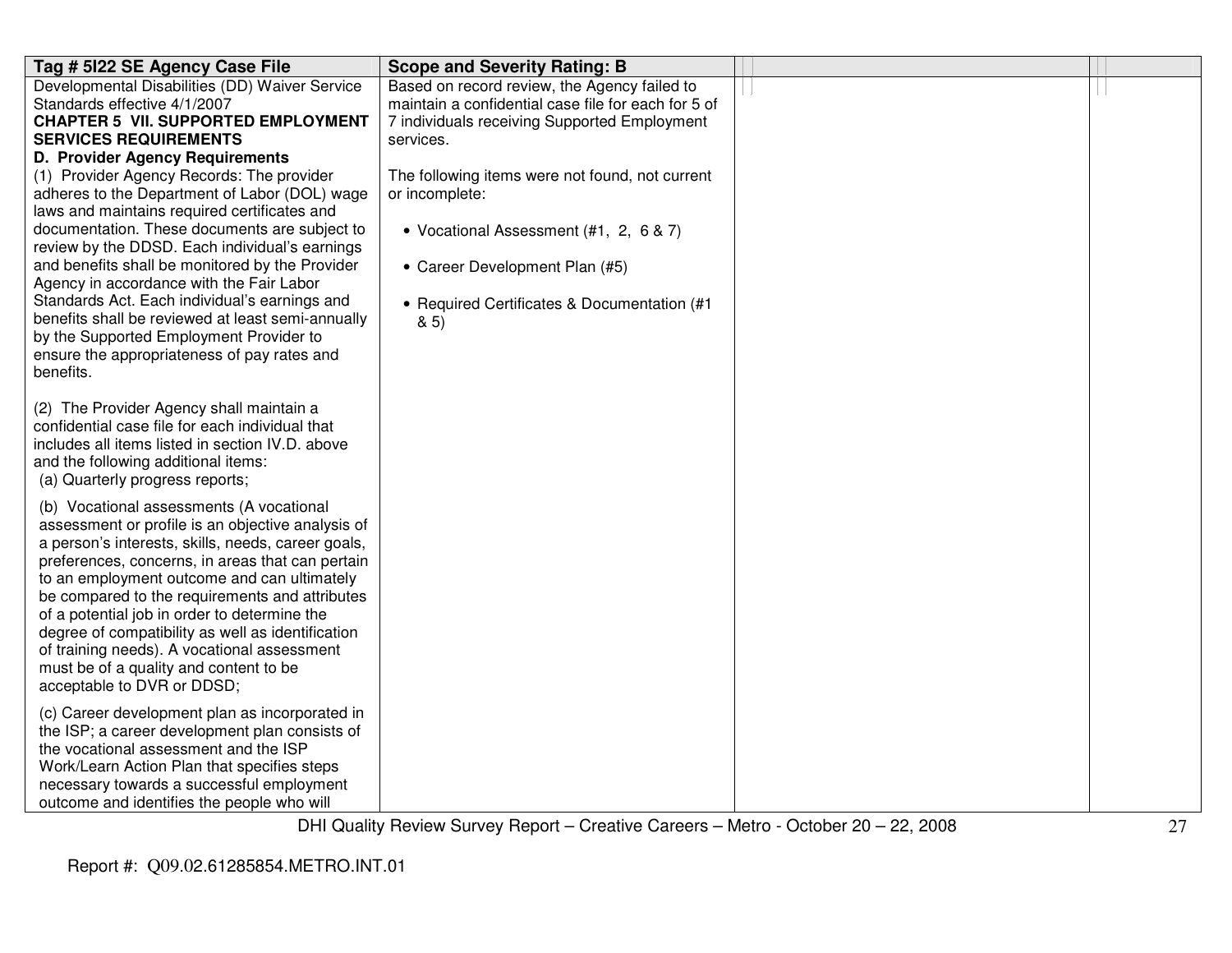| complete specific tasks including the individual,<br>as well and a review and reporting mechanism<br>for mutual accountability; and<br>(d) Documentation of decisions concerning the<br>Division of Vocational Rehabilitation that<br>services provided under the Waiver are not<br>otherwise available under the Rehabilitation Act<br>of 1973. |  |  |
|--------------------------------------------------------------------------------------------------------------------------------------------------------------------------------------------------------------------------------------------------------------------------------------------------------------------------------------------------|--|--|
|                                                                                                                                                                                                                                                                                                                                                  |  |  |
|                                                                                                                                                                                                                                                                                                                                                  |  |  |
|                                                                                                                                                                                                                                                                                                                                                  |  |  |